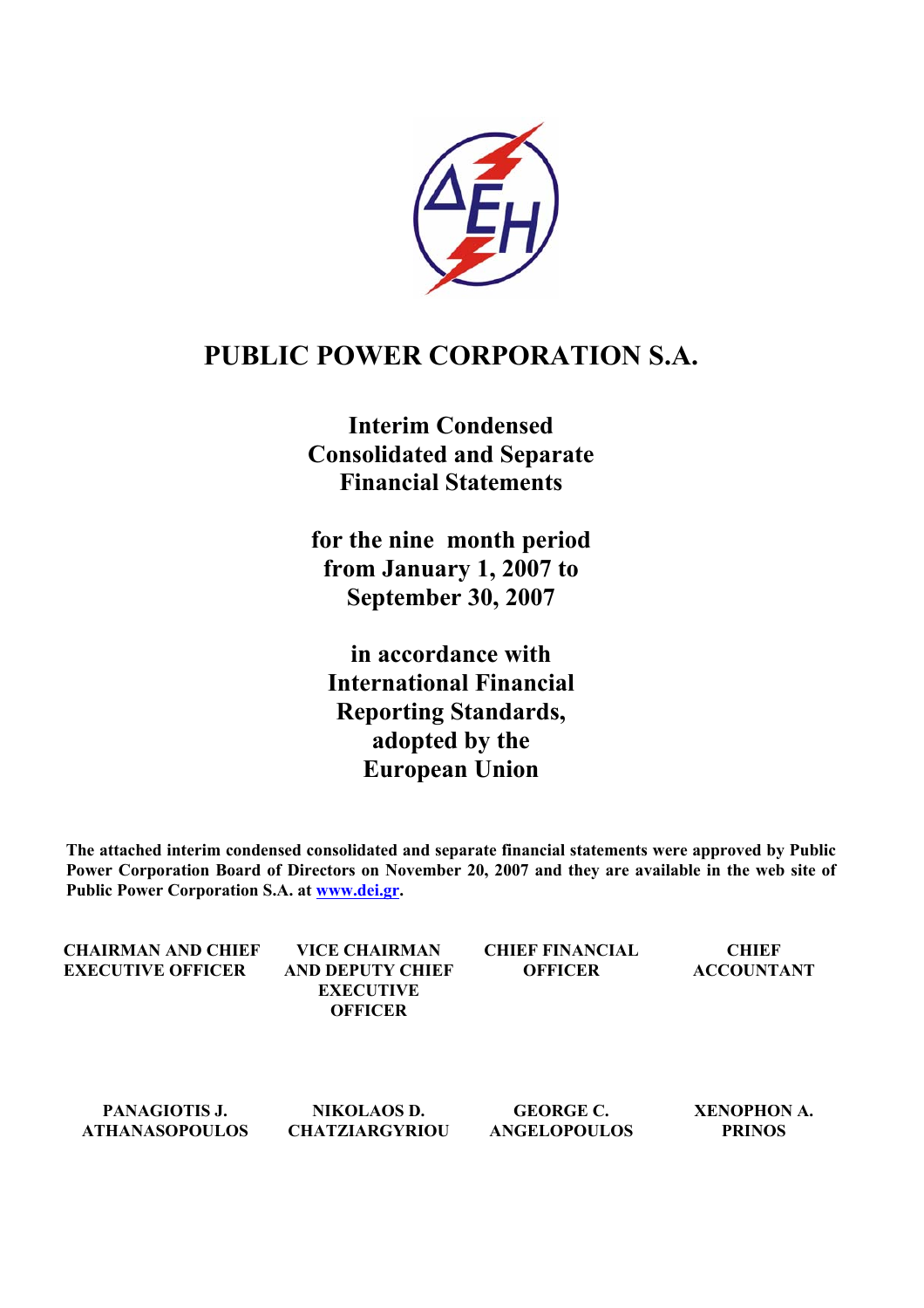#### **PUBLIC POWER CORPORATION S.A. INTERIM CONDENSED CONSOLIDATED AND SEPARATE STATEMENTS OF INCOME FOR THE NINE MONTH PERIOD ENDED SEPTEMBER 30, 2007 IN ACCORDANCE WITH INTERNATIONAL FINANCIAL REPORTING STANDARDS AS ADOPTED BY THE EUROPEAN UNION**

(All amounts in thousands of Euro - except share and per share data)

|                                                                              | <b>GROUP</b>              |                                         |                           | <b>PARENT COMPANY</b>                   |                           |                                         |                           |                                         |
|------------------------------------------------------------------------------|---------------------------|-----------------------------------------|---------------------------|-----------------------------------------|---------------------------|-----------------------------------------|---------------------------|-----------------------------------------|
|                                                                              | 01.01.2007-<br>30.09.2007 | (restated)<br>01.01.2006-<br>30.09.2006 | 01.07.2007-<br>30.09.2007 | (restated)<br>01.07.2006-<br>30.09.2006 | 01.01.2007-<br>30.09.2007 | (restated)<br>01.01.2006-<br>30.09.2006 | 01.07.2007-<br>30.09.2007 | (restated)<br>01.07.2006-<br>30.09.2006 |
| <b>REVENUES:</b>                                                             |                           |                                         |                           |                                         |                           |                                         |                           |                                         |
| Revenue from energy sales                                                    | 3,572,223                 | 3,318,536                               | 1,273,118                 | 1,158,395                               | 3,572,223                 | 3,318,536                               | 1,273,118                 | 1,158,395                               |
| Other                                                                        | 269,619                   | 257,404                                 | 98,371                    | 86,221                                  | 269,619                   | 257,404                                 | 98,460                    | 86,221                                  |
|                                                                              | 3,841,842                 | 3,575,940                               | 1,371,489                 | 1,244,616                               | 3,841,842                 | 3,575,940                               | 1,371,578                 | 1,244,616                               |
| <b>EXPENSES:</b>                                                             |                           |                                         |                           |                                         |                           |                                         |                           |                                         |
| Payroll cost                                                                 | 803,769                   | 761,565                                 | 274,314                   | 248,616                                 | 800,372                   | 758,885                                 | 272,425                   | 247,753                                 |
| Fuel                                                                         | 1,596,382                 | 1,455,220                               | 612,352                   | 563,537                                 | 1,596,382                 | 1,455,220                               | 612,352                   | 563,537                                 |
| Depreciation and Amortization                                                | 366,987                   | 381,470                                 | 121,738                   | 131,029                                 | 363,480                   | 377,479                                 | 120,590                   | 129,698                                 |
| Energy purchases                                                             | 492,366                   | 366,202                                 | 202,140                   | 173,151                                 | 503,675                   | 373,485                                 | 206,628                   | 175,579                                 |
| Transmission system usage                                                    | 231,286                   | 215,961                                 | 88,487                    | 74,284                                  | 231,286                   | 215,961                                 | 88,487                    | 74,284                                  |
| Emission allowances                                                          | 5,015                     |                                         |                           |                                         | 5,015                     |                                         |                           |                                         |
| Provisions                                                                   | (25, 656)                 | 19,303                                  | (1, 411)                  | 1,098                                   | (25, 656)                 | 19,303                                  | (1, 411)                  | 1,098                                   |
| Financial expenses                                                           | 135,077                   | 122,539                                 | 46,514                    | 42,102                                  | 135,076                   | 122,536                                 | 46,513                    | 42,100                                  |
| Financial income                                                             | (22, 230)                 | (25, 623)                               | (5,098)                   | (3, 126)                                | (22, 208)                 | (25, 303)                               | (5,100)                   | (2,871)                                 |
| Other (income)/expense, net                                                  | 191,335                   | 187,807                                 | 62,517                    | 48,736                                  | 189,145                   | 187,182                                 | 61,597                    | 48,543                                  |
| Share of loss/(profit) of associates                                         | 8,984                     | 4,808                                   | 8,764                     | 2,332                                   |                           |                                         |                           |                                         |
| Foreign currency (gains)/losses, net<br>Reversal of impairment loss in       | (6, 861)                  | (7, 124)                                | (4,127)                   | (1, 845)                                | (6, 861)                  | (7, 124)                                | (4,127)                   | (1, 845)                                |
| investment in associate                                                      | (11,253)                  | (11,201)                                | 294                       |                                         |                           | (11,201)                                |                           |                                         |
| PROFIT BEFORE TAX                                                            | 76,641                    | 105,013                                 | (34,995)                  | (35,328)                                | 72,136                    | 109,517                                 | (26, 376)                 | (33,260)                                |
| Income tax expense<br><b>PROFIT FOR THE PERIOD</b><br><b>FROM CONTINUING</b> | (16, 439)                 | (33, 863)                               | (4,210)                   | 11,131                                  | (14, 190)                 | (33,797)                                | (5,203)                   | 11,153                                  |
| <b>OPERATIONS</b>                                                            | 60,202                    | 71,150                                  | (39,205)                  | (24, 197)                               | 57,946                    | 75,720                                  | (31, 579)                 | (22, 107)                               |
| Profit after tax from disposal group                                         |                           |                                         |                           |                                         | 6,406                     | 162                                     | 2,188                     | 54                                      |
| PROFIT AFTER TAX                                                             | 60,202                    | 71,150                                  | (39,205)                  | (24, 197)                               | 64,352                    | 75,882                                  | (29, 391)                 | (22, 053)                               |
| Earnings per share, basic and<br>diluted                                     | 0.26                      | 0.31                                    | (0.17)                    | (0.10)                                  |                           |                                         |                           |                                         |
| Weighted average number of shares                                            | 232,000,000               | 232,000,000                             | 232,000,000               | 232,000,000                             |                           |                                         |                           |                                         |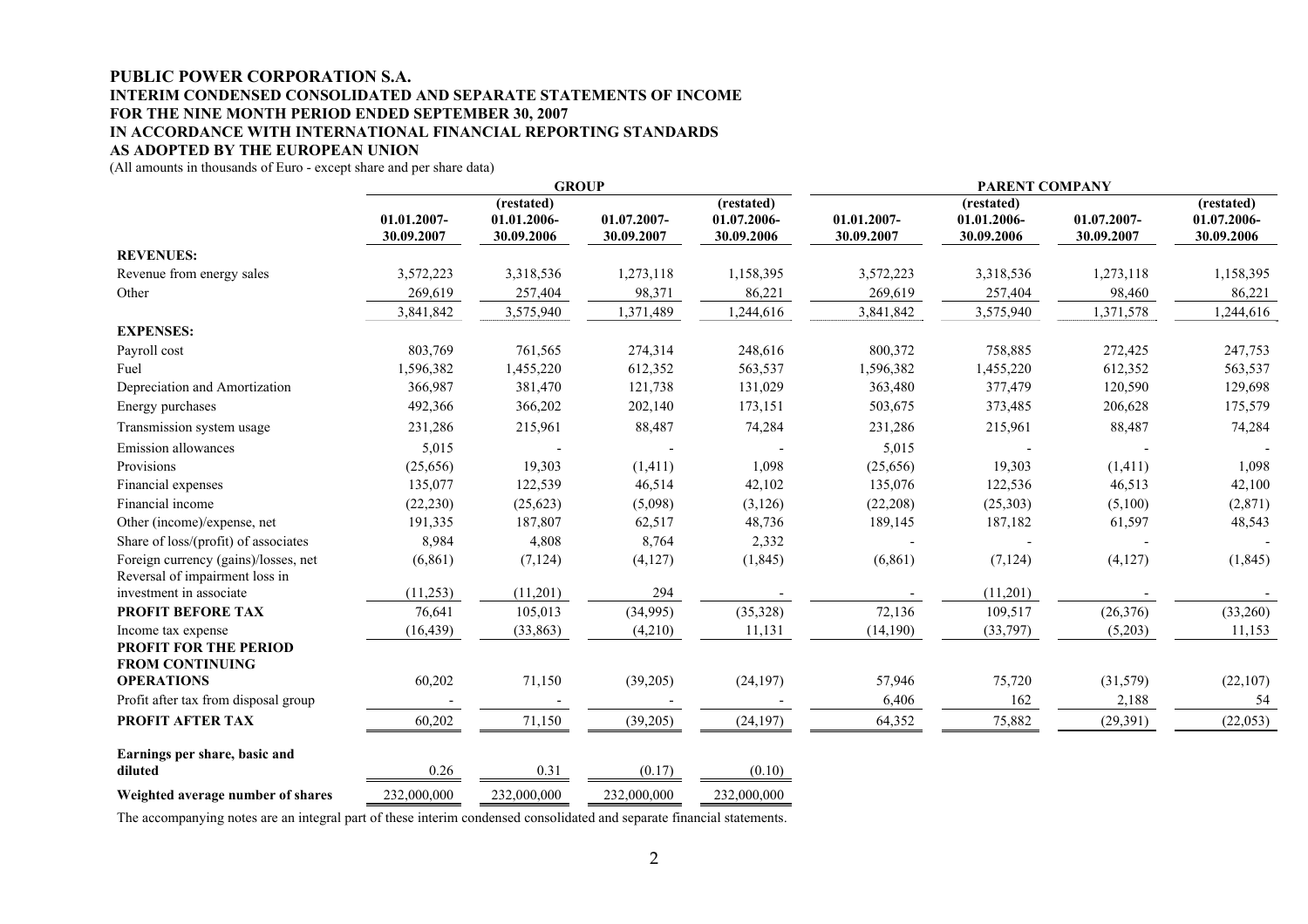#### **PUBLIC POWER CORPORATION S.A. INTERIM CONDENSED CONSOLIDATED AND SEPARATE BALANCE SHEETS AS OF SEPTEMBER 30, 2007 IN ACCORDANCE WITH INTERNATIONAL FINANCIAL REPORTING STANDARDS AS ADOPTED BY THE EUROPEAN UNION**

(All amounts in thousands of Euro- except share and per share data)

|                                                                                        | <b>GROUP</b> | <b>PARENT COMPANY</b> |              |            |  |
|----------------------------------------------------------------------------------------|--------------|-----------------------|--------------|------------|--|
|                                                                                        | 30.09.2007   | 31.12.2006            | 30.09.2007   | 31.12.2006 |  |
| <b>ASSETS</b>                                                                          |              |                       |              |            |  |
| Non - Current Assets:                                                                  |              |                       |              |            |  |
| Property, plant and equipment, net                                                     | 11,319,373   | 11,224,946            | 11,260,755   | 11,168,136 |  |
| Intangibles, net                                                                       | 23,148       | 25,937                | 23,141       | 25,937     |  |
| Available for sale financial assets                                                    | 69,696       | 55,902                | 69,696       | 55,902     |  |
| Other non-current assets                                                               | 33,632       | 18,347                | 125,392      | 108,079    |  |
| <b>Total non-current assets</b>                                                        | 11, 445, 849 | 11,325,132            | 11, 478, 984 | 11,358,054 |  |
| <b>Current Assets:</b>                                                                 |              |                       |              |            |  |
| Materials, spare parts and supplies, net<br>Trade and other receivables, net and other | 696,662      | 602,520               | 696,189      | 602,031    |  |
| current assets                                                                         | 1,128,520    | 974,900               | 1,130,634    | 975,977    |  |
| Cash and cash equivalents                                                              | 40,984       | 35,537                | 33,460       | 31,535     |  |
|                                                                                        | 1,866,166    | 1,612,957             | 1,860,283    | 1,609,543  |  |
| Assets of disposal group classified as "held for                                       |              |                       |              |            |  |
| sale"                                                                                  |              |                       | 62,213       | 57,296     |  |
| <b>Total Current Assets</b>                                                            | 1,866,166    | 1,612,957             | 1,922,496    | 1,666,839  |  |
| <b>Total Assets</b>                                                                    | 13,312,015   | 12,938,089            | 13,401,480   | 13,024,893 |  |
| <b>EQUITY AND LIABILITIES</b>                                                          |              |                       |              |            |  |
| <b>EQUITY:</b>                                                                         |              |                       |              |            |  |
| Share capital                                                                          | 1,067,200    | 1,067,200             | 1,067,200    | 1,067,200  |  |
| Share premium                                                                          | 106,679      | 106,679               | 106,679      | 106,679    |  |
| Revaluation surplus                                                                    | 4,175,422    | 4,175,422             | 4,175,422    | 4,175,422  |  |
| Reversal of fixed assets' statutory revaluation                                        |              |                       |              |            |  |
| surplus included in share capital                                                      | (947, 342)   | (947, 342)            | (947, 342)   | (947, 342) |  |
| Legal reserve                                                                          | 42,464       | 42,464                | 42,464       | 42,464     |  |
| Reserves                                                                               | 259,681      | 246,017               | 259,461      | 246,017    |  |
| Retained earnings                                                                      | 411,077      | 387,991               | 495,133      | 467,898    |  |
| <b>Total Equity</b>                                                                    | 5,115,181    | 5,078,431             | 5,199,017    | 5,158,338  |  |
| <b>Non-Current Liabilities:</b>                                                        |              |                       |              |            |  |
| Interest bearing loans and borrowings                                                  | 2,885,176    | 2,695,987             | 2,885,023    | 2,695,834  |  |
| Provisions                                                                             | 456,575      | 441,415               | 456,500      | 441,415    |  |
| Other non-current liabilities                                                          | 2,568,402    | 2,432,023             | 2,567,531    | 2,432,539  |  |
| <b>Total Non-Current Liabilities</b>                                                   | 5,910,153    | 5,569,425             | 5,909,054    | 5,569,788  |  |
| <b>Current Liabilities:</b>                                                            |              |                       |              |            |  |
| Trade and other payables and other current                                             |              |                       |              |            |  |
| liabilities                                                                            | 1,189,719    | 1,139,218             | 1,189,861    | 1,139,167  |  |
| Dividends payable                                                                      | 246          | 212                   | 246          | 212        |  |
| Short term borrowings                                                                  | 119,000      | 117,600               | 119,000      | 117,600    |  |
| Current portion of interest bearing loans and                                          |              |                       |              |            |  |
| borrowings                                                                             | 977,716      | 1,033,203             | 977,716      | 1,033,135  |  |
|                                                                                        | 2,286,681    | 2,290,233             | 2,286,823    | 2,290,114  |  |
| Liabilities directly associated with assets<br>classified as "held for sale"           |              |                       | 6,586        | 6,653      |  |
| <b>Total Current Liabilities</b>                                                       | 2,286,681    | 2,290,233             | 2,293,409    | 2,296,767  |  |
|                                                                                        |              |                       |              |            |  |
| <b>Total Liabilities and Equity</b>                                                    | 13,312,015   | 12,938,089            | 13,401,480   | 13,024,893 |  |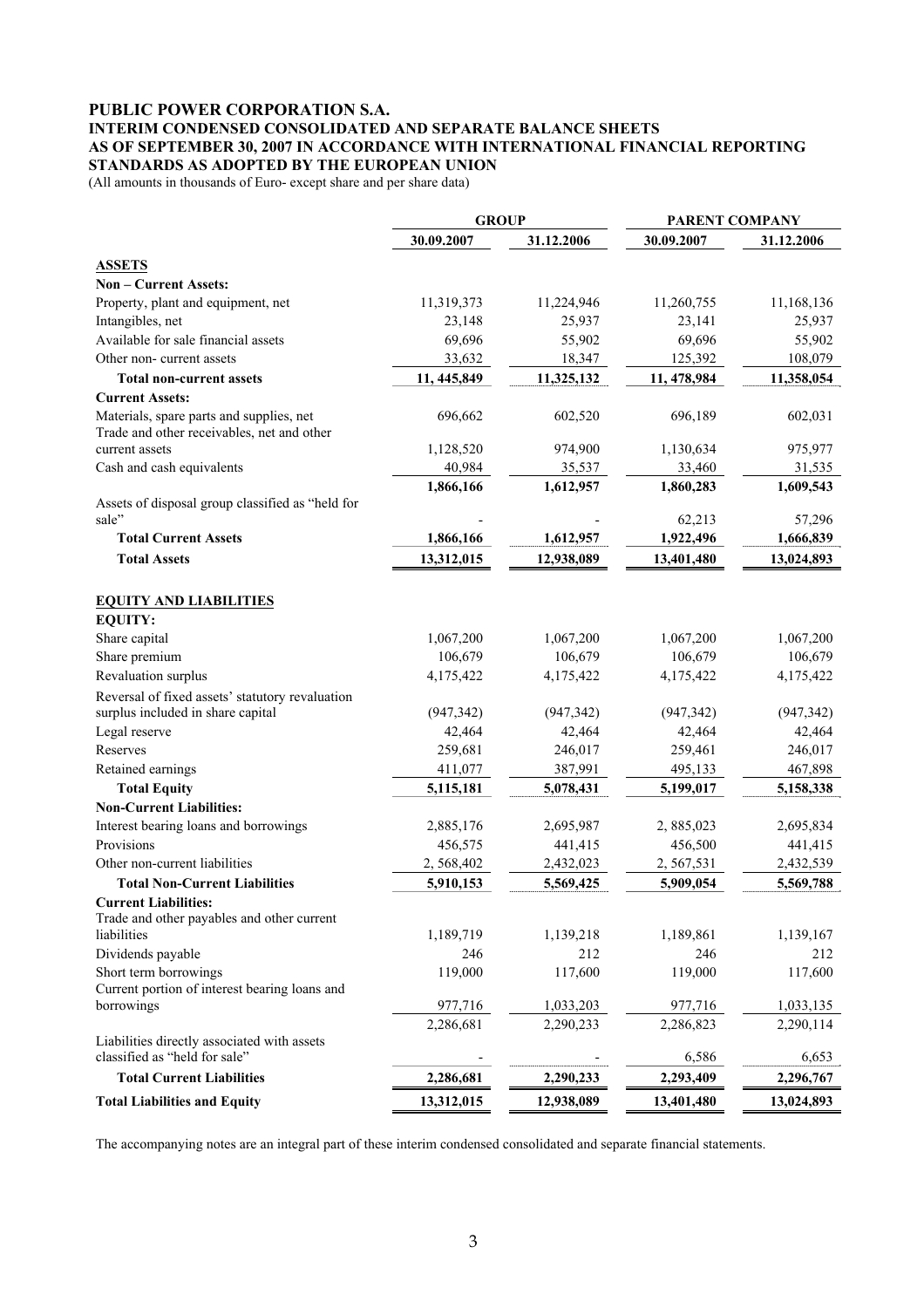#### **PUBLIC POWER CORPORATION S.A. INTERIM CONDENSED CONSOLIDATED CHANGES IN EQUITY FOR THE NINE MONTH PERIOD ENDED SEPTEMBER 30, 2007 IN ACCORDANCE WITH INTERNATIONAL FINANCIAL REPORTING STANDARDS AS ADOPTED BY THE EUROPEAN UNION**

(All amounts in thousands of Euro- except share and per share data)

|                                                                          |                         |                         |                  |                               |                                                   | <b>Reserves</b>                                                                                  |                                            |                                 |                                                        |                 |
|--------------------------------------------------------------------------|-------------------------|-------------------------|------------------|-------------------------------|---------------------------------------------------|--------------------------------------------------------------------------------------------------|--------------------------------------------|---------------------------------|--------------------------------------------------------|-----------------|
|                                                                          | <b>Share</b><br>Capital | <b>Share</b><br>Premium | Legal<br>Reserve | Revaluation<br><b>Surplus</b> | <b>Reversal of</b><br><b>Revaluation</b><br>Gains | <b>Available</b><br>for Sale<br>Financial<br><b>Assets</b><br><b>Valuation</b><br><b>Surplus</b> | Tax - free<br>and other<br><b>Reserves</b> | <b>Reserves</b><br><b>Total</b> | <b>Retained</b><br>Earnings<br>/Accumulated<br>Deficit | Total<br>Equity |
| Balance, December 31, 2005                                               | 1,067,200               | 106,679                 | 40,398           | 4,175,422                     | (947,342)                                         | 30,042                                                                                           | 226,223                                    | 256,265                         | 510,159                                                | 5,208,781       |
| Adjustments (Note 3.1)                                                   |                         |                         |                  |                               |                                                   |                                                                                                  |                                            |                                 | (43, 630)                                              | (43,630)        |
| Balance, as restated, December 31, 2005                                  | 1,067,200               | 106,679                 | 40,398           | 4,175,422                     | (947, 342)                                        | 30,042                                                                                           | 226,223                                    | 256,265                         | 466,529                                                | 5,165,151       |
| Valuation of available for sale financial assets                         |                         |                         |                  |                               |                                                   | 4,864                                                                                            |                                            | 4,864                           |                                                        | 4,864           |
| Total income and expense for the period<br>recognized directly in equity |                         |                         |                  |                               |                                                   | 4,864                                                                                            |                                            | 4,864                           |                                                        | 4,864           |
| Net income for the period                                                |                         |                         |                  |                               |                                                   |                                                                                                  |                                            |                                 | 71,150                                                 | 71,150          |
| Total income and expense for the period                                  |                         |                         |                  |                               |                                                   | 4,864                                                                                            |                                            | 4,864                           | 71,150                                                 | 76,014          |
| Dividends                                                                |                         |                         |                  |                               |                                                   |                                                                                                  |                                            | $\overline{a}$                  | (116,000)                                              | (116,000)       |
| Transfers                                                                |                         |                         |                  |                               |                                                   |                                                                                                  | (17, 440)                                  | (17, 440)                       | 17,440                                                 |                 |
| Other                                                                    |                         |                         |                  |                               |                                                   |                                                                                                  |                                            |                                 |                                                        |                 |
| Balance September 30, 2006                                               | 1,067,200               | 106,679                 | 40,398           | 4,175,422                     | (947, 342)                                        | 34,906                                                                                           | 208,783                                    | 243,689                         | 439,121                                                | 5,125,167       |
| Balance, December 31, 2006                                               | 1,067,200               | 106,679                 | 42,464           | 4,175,422                     | (947, 342)                                        | 37,234                                                                                           | 208,783                                    | 246,017                         | 387,991                                                | 5,078,431       |
| Valuation of available for sale financial assets                         |                         |                         |                  |                               |                                                   | 13,794                                                                                           |                                            | 13,794                          |                                                        | 13,794          |
| Total income and expense for the period<br>recognized directly in equity |                         |                         |                  |                               | $\blacksquare$                                    | 13,794                                                                                           | $\sim$                                     | 13,794                          |                                                        | 13,794          |
| Net income for the period                                                |                         |                         |                  |                               |                                                   |                                                                                                  |                                            |                                 | 60,202                                                 | 60,202          |
| Total income and expense for the period                                  |                         |                         |                  |                               |                                                   | 13,794                                                                                           | $\sim$                                     | 13,794                          | 60,202                                                 | 73,996          |
| Dividends                                                                |                         |                         |                  |                               |                                                   |                                                                                                  |                                            |                                 | (37, 120)                                              | (37, 120)       |
| Other                                                                    |                         |                         |                  |                               |                                                   |                                                                                                  | (130)                                      | (130)                           |                                                        | (126)           |
| Balance, September 30, 2007                                              | 1,067,200               | 106,679                 | 42,464           | 4,175,422                     | (947, 342)                                        | 51,028                                                                                           | 208,653                                    | 259,681                         | 411,077                                                | 5,115,181       |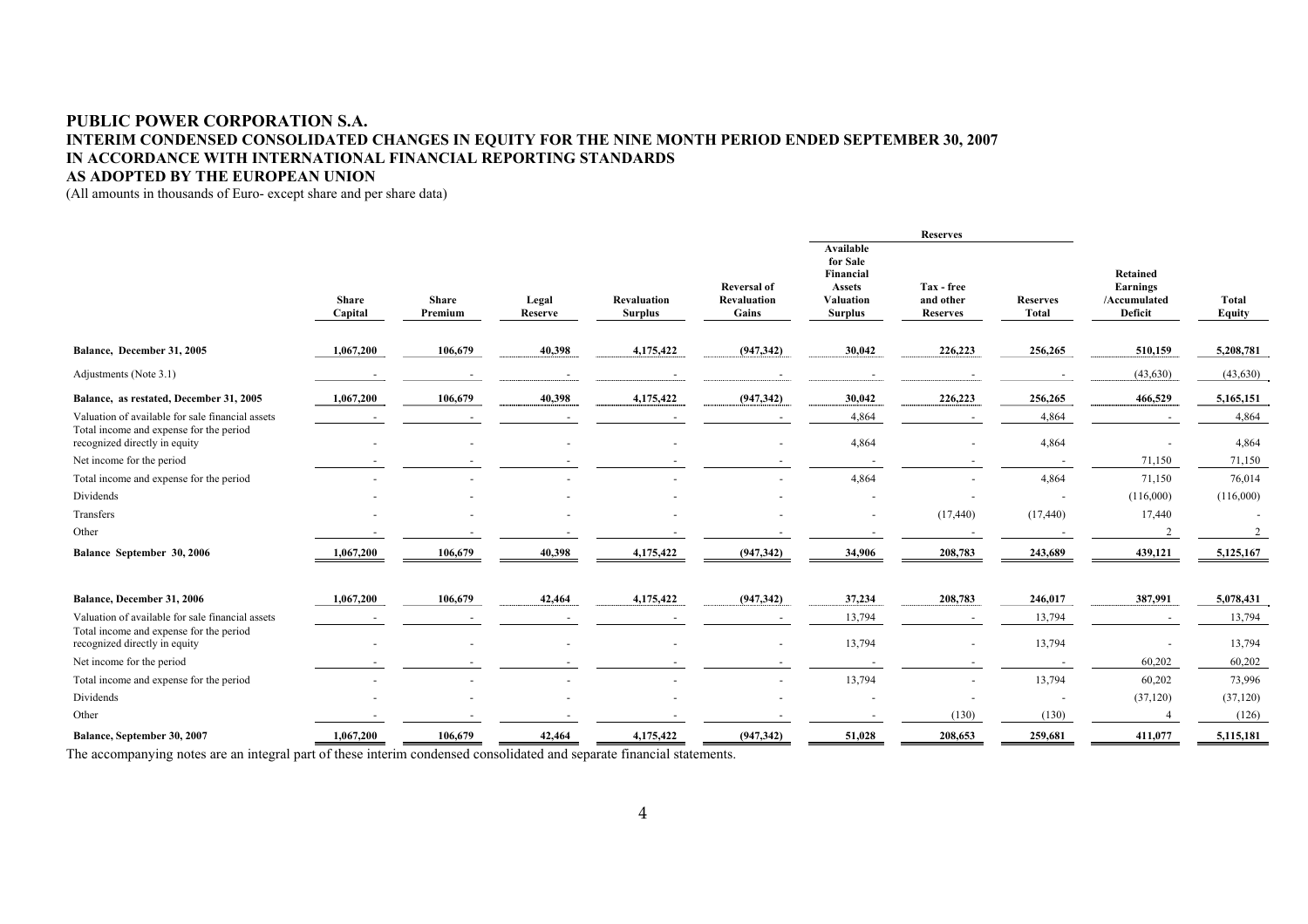## **PUBLIC POWER CORPORATION S.A. INTERIM CONDENSED SEPARATE CHANGES IN EQUITY FOR THE NINE MONTH PERIOD ENDED SEPTEMBER 30, 2007 IN ACCORDANCE WITH INTERNATIONAL FINANCIAL REPORTING STANDARDS AS ADOPTED BY THE EUROPEAN UNION**  (All amounts in thousands of Euro- except share and per share data)

|                                                                          |                         |                         |                  |                               |                                            |                                                                                                  | <b>Reserves</b>                            |                          |                                                 |                        |
|--------------------------------------------------------------------------|-------------------------|-------------------------|------------------|-------------------------------|--------------------------------------------|--------------------------------------------------------------------------------------------------|--------------------------------------------|--------------------------|-------------------------------------------------|------------------------|
|                                                                          | <b>Share</b><br>Capital | <b>Share</b><br>Premium | Legal<br>Reserve | Revaluation<br><b>Surplus</b> | <b>Reversal of</b><br>Revaluation<br>Gains | <b>Available</b><br>for Sale<br>Financial<br><b>Assets</b><br><b>Valuation</b><br><b>Surplus</b> | Tax - free<br>and other<br><b>Reserves</b> | <b>Reserves</b><br>Total | Retained<br>Earnings<br>/Accumulated<br>Deficit | <b>Total</b><br>Equity |
| Balance, December 31, 2005                                               | 1,067,200               | 106,679                 | 40,398           | 4,175,422                     | (947, 342)                                 | 30,042                                                                                           | 226,223                                    | 256,265                  | 562,725                                         | 5,261,347              |
| Adjustments (Note 3.1)                                                   |                         |                         |                  |                               |                                            |                                                                                                  |                                            |                          | (43, 630)                                       | (43,630)               |
| Balance, as restated, December 31, 2005                                  | 1,067,200               | 106,679                 | 40,398           | 4,175,422                     | (947, 342)                                 | 30,042                                                                                           | 226,223                                    | 256,265                  | 519,095                                         | 5,217,717              |
| Valuation of available for sale financial assets                         |                         |                         |                  |                               |                                            | 4,864                                                                                            |                                            | 4,864                    |                                                 | 4,864                  |
| Total income and expense for the period<br>recognized directly in equity |                         |                         |                  |                               | $\sim$                                     | 4,864                                                                                            |                                            | 4,864                    |                                                 | 4,864                  |
| Net income for the period                                                |                         |                         |                  |                               |                                            |                                                                                                  |                                            |                          | 75,882                                          | 75,882                 |
| Total income and expense for the period                                  |                         |                         |                  |                               |                                            | 4,864                                                                                            |                                            | 4,864                    | 75,882                                          | 80,746                 |
| Dividends                                                                |                         |                         |                  |                               |                                            |                                                                                                  |                                            |                          | (116,000)                                       | (116,000)              |
| Transfers                                                                |                         |                         |                  |                               |                                            | $\blacksquare$                                                                                   | (17, 440)                                  | (17, 440)                | 17,440                                          |                        |
| Other                                                                    |                         |                         |                  |                               |                                            |                                                                                                  |                                            |                          |                                                 | $\overline{2}$         |
| <b>Balance September 30, 2006</b>                                        | 1,067,200               | 106,679                 | 40,398           | 4,175,422                     | (947, 342)                                 | 34,906                                                                                           | 208,783                                    | 243,689                  | 496,419                                         | 5,182,465              |
| Balance, December 31, 2006                                               | 1,067,200               | 106,679                 | 42,464           | 4,175,422                     | (947, 342)                                 | 37,234                                                                                           | 208,783                                    | 246,017                  | 467,898                                         | 5,158,338              |
| Valuation of available for sale financial assets                         |                         |                         |                  |                               |                                            | 13,794                                                                                           |                                            | 13,794                   |                                                 | 13,794                 |
| Total income and expense for the period<br>recognized directly in equity |                         |                         |                  |                               | $\sim$                                     | 13,794                                                                                           | $\blacksquare$                             | 13,794                   |                                                 | 13,794                 |
| Net income for the period                                                |                         |                         |                  |                               |                                            |                                                                                                  |                                            |                          | 64,352                                          | 64,352                 |
| Total income and expense for the period                                  |                         |                         |                  |                               | $\sim$                                     | 13,794                                                                                           | $\sim$                                     | 13,794                   | 64,352                                          | 78,146                 |
| Dividends                                                                |                         |                         |                  |                               |                                            |                                                                                                  |                                            |                          | (37, 120)                                       | (37, 120)              |
| Other                                                                    |                         |                         |                  |                               |                                            |                                                                                                  | (350)                                      | (350)                    | -3                                              | (347)                  |
| Balance, September 30, 2007                                              | 1,067,200               | 106,679                 | 42,464           | 4,175,422                     | (947, 342)                                 | 51,028                                                                                           | 208,433                                    | 259,461                  | 495,133                                         | 5,199,017              |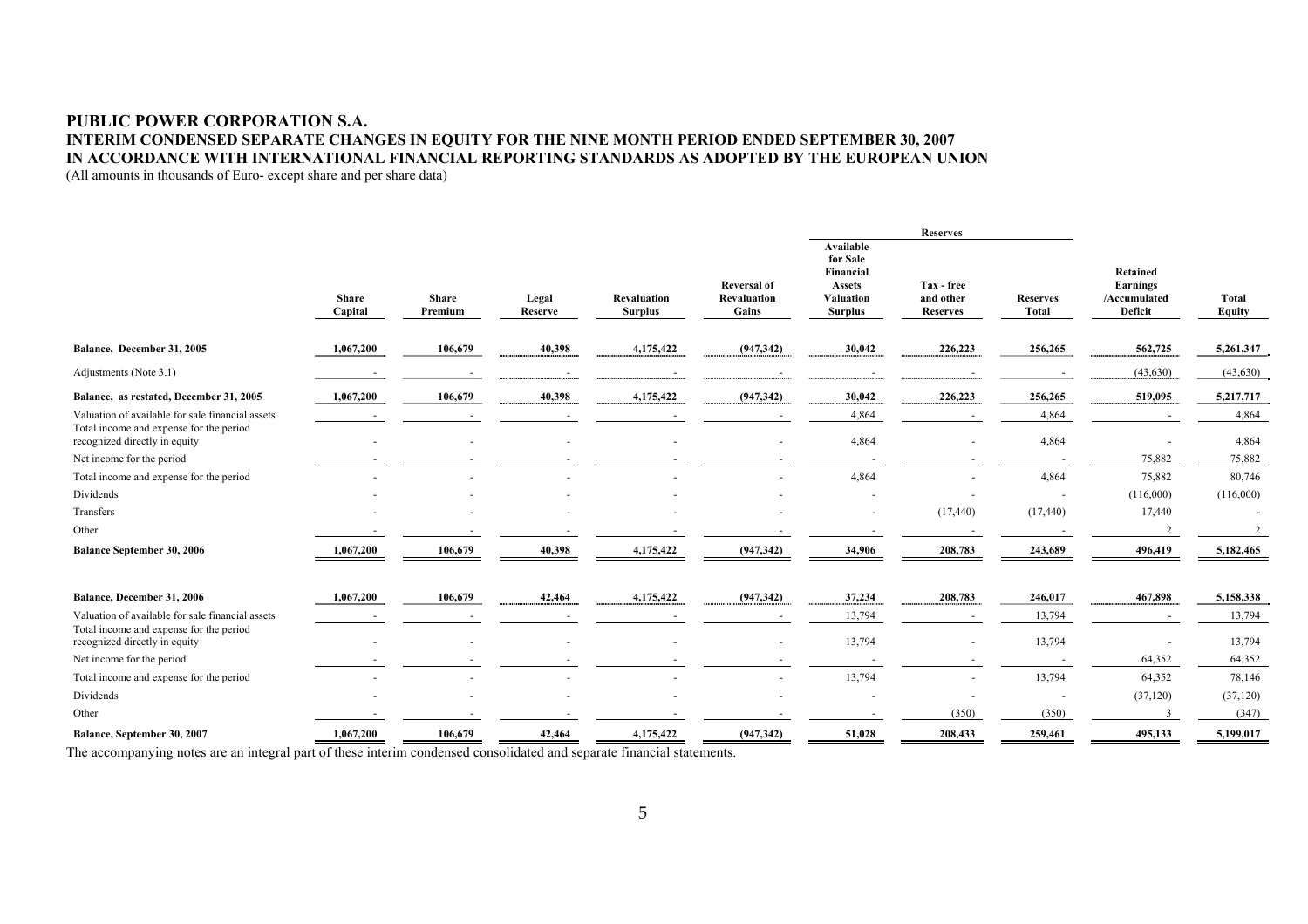#### **PUBLIC POWER CORPORATION S.A. INTERIM CONDENSED CONSOLIDATED AND SEPARATE STATEMENT OF CASH FLOWS FOR THE NINE MONTH PERIOD ENDED SEPTEMBER 30, 2007 IN ACCORDANCE WITH INTERNATIONAL FINANCIAL REPORTING STANDARDS AS ADOPTED BY THE EUROPEAN UNION**

(All amounts in thousands of Euro)

|                                                                                                              | <b>GROUP</b>              |                                         | PARENT COMPANY            |                                         |  |
|--------------------------------------------------------------------------------------------------------------|---------------------------|-----------------------------------------|---------------------------|-----------------------------------------|--|
|                                                                                                              | 01.01.2007-<br>30.09.2007 | (restated)<br>01.01.2006-<br>30.09.2006 | 01.01.2007-<br>30.09.2007 | (restated)<br>01.01.2006-<br>30.09.2006 |  |
| Cash flows from operating activities                                                                         |                           |                                         |                           |                                         |  |
| Profit before tax from continuing operations                                                                 | 76,641                    | 105,013                                 | 72,136                    | 109,517                                 |  |
| Profit before tax from disposal group                                                                        |                           |                                         | 7,373                     | 1,562                                   |  |
| Adjustments:                                                                                                 |                           |                                         |                           |                                         |  |
| Depreciation and amortization                                                                                | 475,661                   | 485,617                                 | 472,154                   | 485,617                                 |  |
| Amortization of customers' contributions and                                                                 |                           |                                         |                           |                                         |  |
| subsidies                                                                                                    | (45,215)                  | (42, 784)                               | (45,215)                  | (42, 784)                               |  |
| Interest expense                                                                                             | 127,269                   | 114,947                                 | 127,269                   | 114,944                                 |  |
| Other adjustments                                                                                            | 1,943                     | (13, 536)                               | 4,303                     | (18,340)                                |  |
| Changes in assets                                                                                            | (233, 128)                | (171,067)                               | (234, 693)                | (171, 474)                              |  |
| Changes in liabilities                                                                                       | 37,193                    | 63,948                                  | 38,949                    | 62,609                                  |  |
| <b>Net Cash from Operating Activities</b>                                                                    | 440,364                   | 542,138                                 | 442,276                   | 541,651                                 |  |
| <b>Cash Flows from Investing Activities</b><br>Capital expenditure/ (disposal) of property plant             |                           |                                         |                           |                                         |  |
| and equipment and software<br>Proceeds from customers' contributions and                                     | (577, 247)                | (485, 033)                              | (577, 655)                | (485, 034)                              |  |
| subsidies                                                                                                    | 151,674                   | 136,972                                 | 151,533                   | 136,972                                 |  |
| Interest and dividends received                                                                              | 22,111                    | 9,686                                   | 22,089                    | 9,682                                   |  |
| Investments                                                                                                  | (14,090)                  | (14,759)                                | (18,953)                  | (10,207)                                |  |
| Net Cash used in Investing Activities                                                                        | (417, 552)                | (353, 134)                              | (422, 986)                | (348,587)                               |  |
| <b>Cash Flows from Financing Activities</b>                                                                  |                           |                                         |                           |                                         |  |
| Net change in short term borrowings<br>Proceeds from interest bearing loans and                              | 1,400                     | 80,600                                  | 1,400                     | 80,600                                  |  |
| borrowings<br>Principal payments of interest bearing loans and                                               | 850,000                   | 450,000                                 | 850,000                   | 450,000                                 |  |
| borrowing                                                                                                    | (715, 044)                | (501, 481)                              | (715, 044)                | (501, 481)                              |  |
| Interest paid                                                                                                | (116, 635)                | (104, 844)                              | (116, 635)                | (104, 841)                              |  |
| Dividends paid                                                                                               | (37,086)                  | (115, 631)                              | (37,086)                  | (115, 631)                              |  |
| <b>Net Cash used in Financing Activities</b>                                                                 | (17,365)                  | (191, 356)                              | (17, 365)                 | (191, 353)                              |  |
|                                                                                                              |                           |                                         |                           |                                         |  |
| Net increase/(decrease) in cash and cash equivalents<br>Cash and cash equivalents at beginning of the period | 5,447                     | (2,352)<br>38,176                       | 1,925                     | 1,711<br>29,351                         |  |
|                                                                                                              | 35,537                    |                                         | 31,535                    |                                         |  |
| Cash and cash equivalents at the end of the period                                                           | 40.984                    | 35,824                                  | 33,460                    | 31,062                                  |  |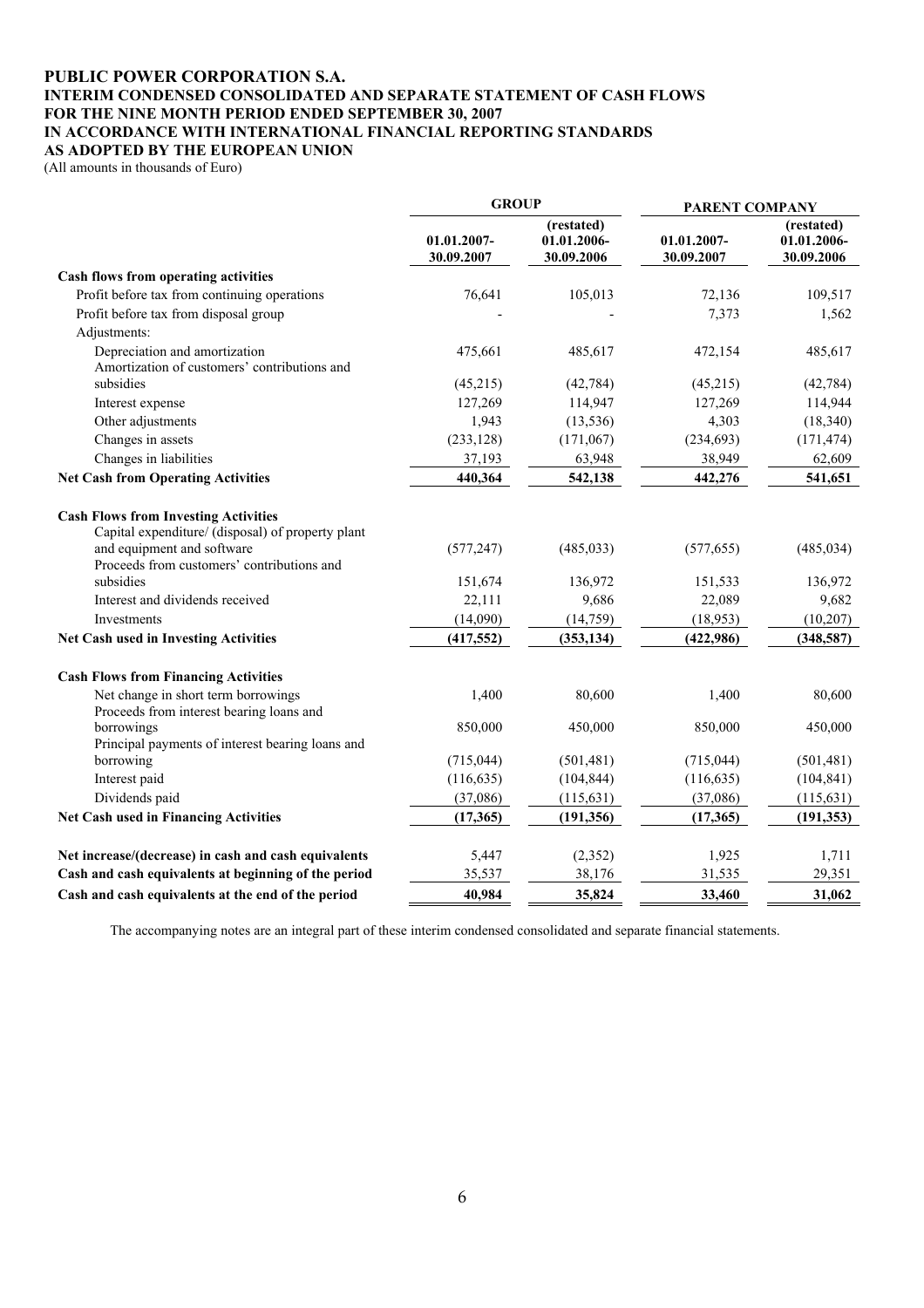## **Index**

|                                  | Page |
|----------------------------------|------|
| $\mathbf{1}$                     |      |
| 2.                               |      |
| 3.                               |      |
| $\overline{4}$ .                 |      |
| 5.                               |      |
| 6.                               |      |
| $7_{\scriptscriptstyle{\ddots}}$ |      |
| 8                                |      |
| 9.                               |      |
| 10 <sup>1</sup>                  |      |
| 11                               |      |
| 12                               |      |
| 13                               |      |
| 14.                              |      |
| 15.                              |      |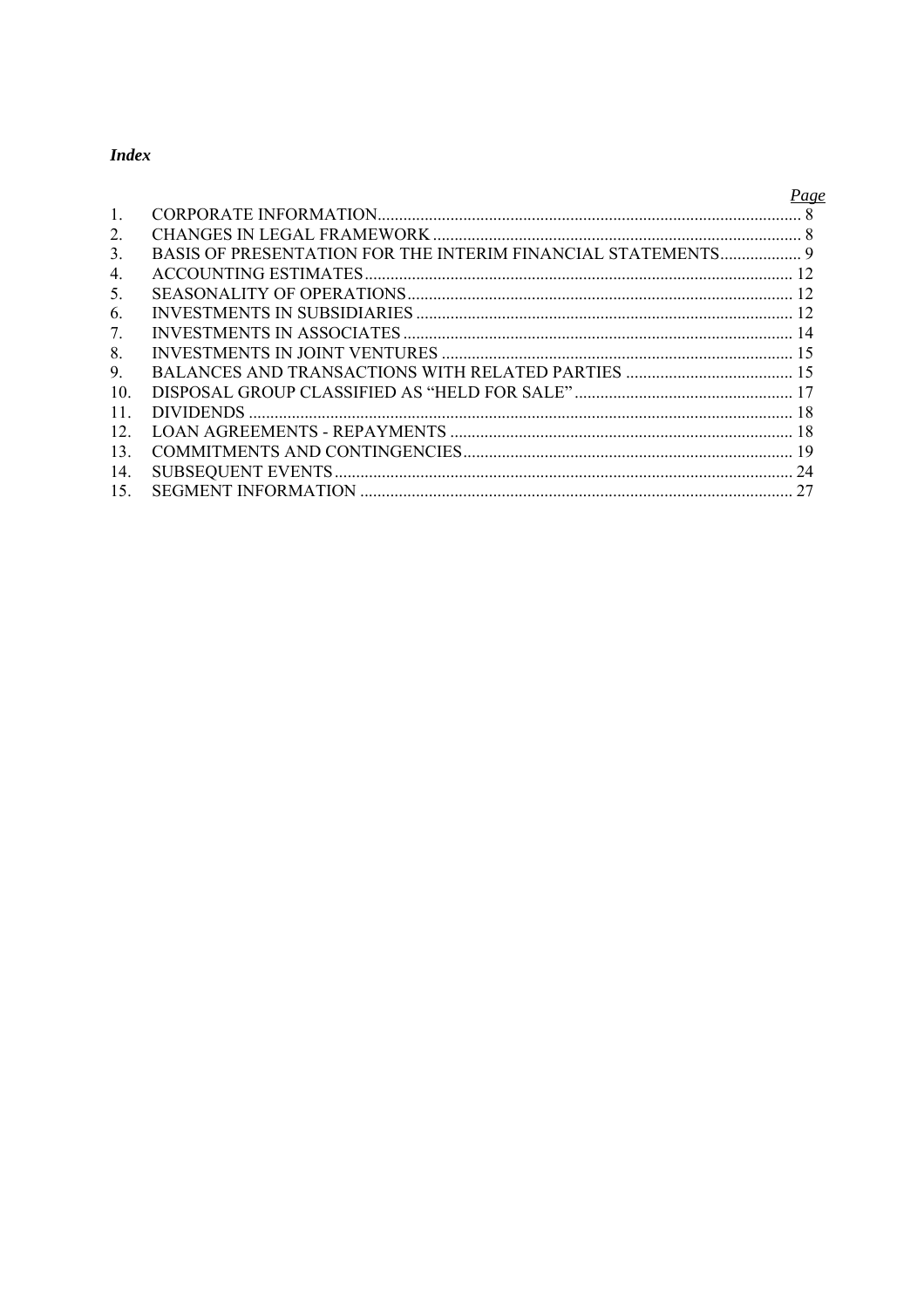<span id="page-7-0"></span>(All amounts in thousands of Euro, unless otherwise stated)

## **1. CORPORATE INFORMATION**

Public Power Corporation S.A. ("PPC" or the "Parent Company") was established in 1950 in Greece for an unlimited duration as a State owned and managed corporation for electricity generation, transmission and distribution throughout Greece. In 1999, the Hellenic Republic enacted Law 2773/1999 ("the Liberalization Law"), which provided for, among other provisions, the transformation of PPC into a société anonyme. PPC's transformation to a société anonyme was effected on January 1, 2001, by virtue of Presidential Decree 333/2000 and its duration was set for 100 years. Effective December 2001, PPC's shares are listed on the Athens and the London Stock Exchanges.

The accompanying financial statements include the separate financial statements of PPC and the consolidated financial statements of PPC and its subsidiaries ("the Group").

PPC headquarters are located at 30, Chalkokondili Street, Athens, 104 32 Greece. At September 30, 2007 and 2006, the number of staff employed by the Group was approximately 25,810 and 26,529, respectively, excluding employees engaged in Hellenic Electricity Transmission System Operator ("HTSO").

At September 30, 2007 and 2006, 252 and 268 employees, respectively have been transferred to several State agencies (ministries, organizations, etc.) out of which, 211 and 230 were compensated by PPC. The total payroll cost of such employees amounted to Euro 6,760 and Euro 6,556 for the nine month period ended September 30, 2007 and 2006, respectively.

As a vertically integrated electric utility, PPC generates electricity in its own 98 power generating stations facilitates the transmission of electricity through approximately 11,685 kilometres of high voltage power lines and distributes electricity to consumers through approximately 211,500 kilometres of distribution network.

Lignite for PPC's lignite-fired power stations is extracted mainly from its own lignite mines. PPC has also constructed approximately 1,600 kilometres of fibre-optic network along its transmission lines and almost 200 kilometres of urban underground fibre optics network.

#### **2. CHANGES IN LEGAL FRAMEWORK**

A generation authorization of a total capacity of 1,600 MW was granted to PPC for the renewal and replacement of older units' capacity. After their replacement, these units remain in "cold reserve" their management is conducted in compliance with the Grid Code and is undertaken by the HTSO on the basis of contracts concluded between HTSO and PPC, exclusively for the provision by HTSO of ancillary services and reserve power.

According to the Law 3578/2007 art.19 a generation authorization of an extended capacity 800 MW was granted to PPC for the replacement of older units with an equal capacity for a period up to 2017.

On September 12, 2007, the Minister of Development accepted PPC's proposal for the replacement of older units' capacity (800 MW) and their management.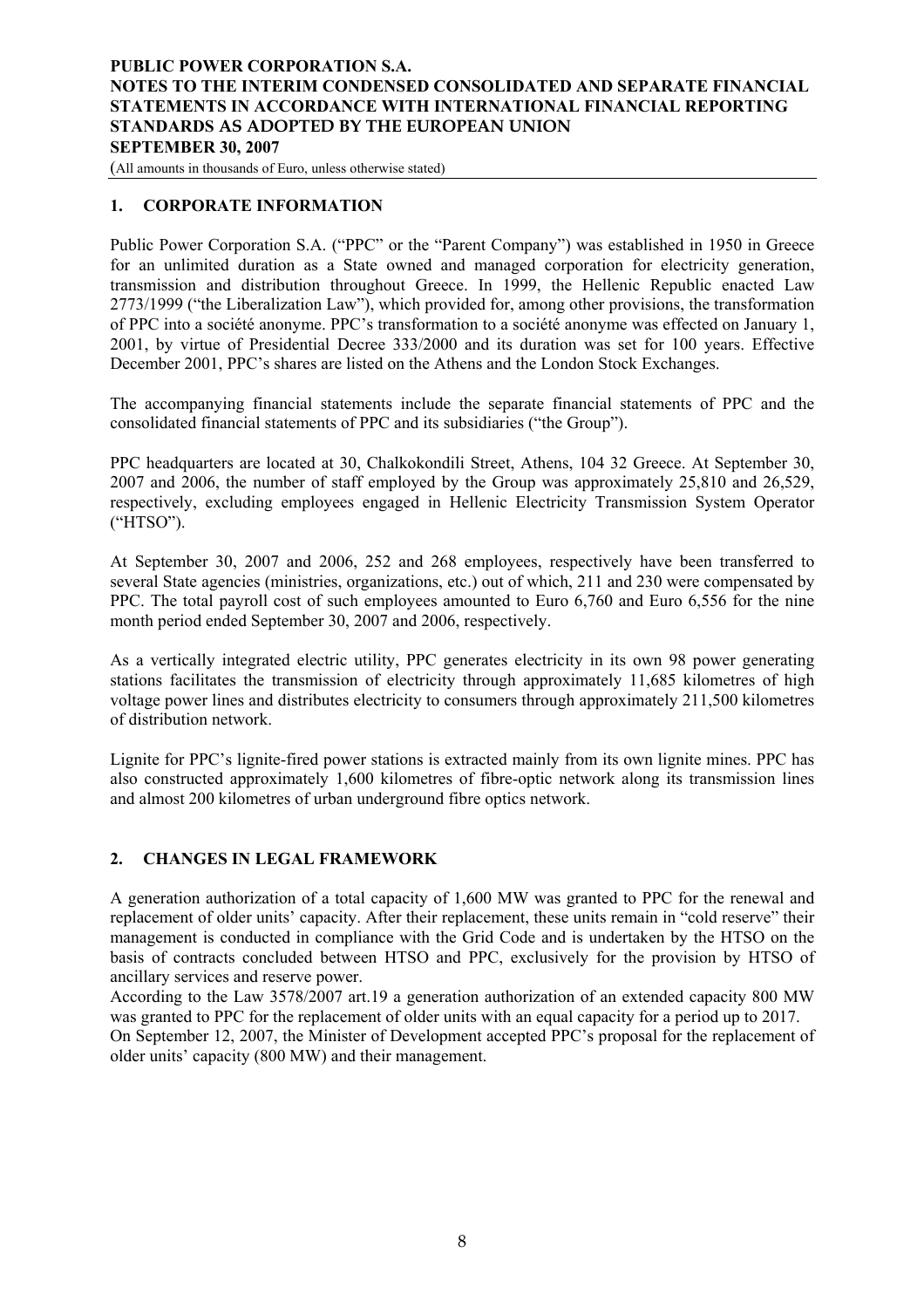<span id="page-8-0"></span>(All amounts in thousands of Euro, unless otherwise stated)

## **2. CHANGES IN LEGAL FRAMEWORK (CONTINUED)**

On June 13, 2007, the ex-Minister of Development issued a Decision specifying Public Service Obligations (PSO), as follows:

- a) Supply of energy to consumers of non interconnected micro isolated islands, at the same rates, per category, as those of the interconnected system.
- b) Supply of energy at special rates to consumers with extended families (more than three children), as those are defined in relevant legislation.

The methodology of calculation and the method of compensation due for public service obligations will be determined through the issuance of a Ministerial Decision, which will also affect the determination of the accounting treatment to be followed.

## **3. BASIS OF PRESENTATION FOR THE INTERIM FINANCIAL STATEMENTS**

#### **3.1. BASIS OF PREPARATION**

*(a) Basis of preparation of financial statements:* The accompanying interim condensed consolidated and separate financial statements ("financial statements") for the nine month period ended September 30, 2007 have been prepared in accordance with IAS 34 "Interim Financial Reporting" which defines the form and the content of the interim financial statements. The accompanying financial statements do not include all the information and disclosures required in the annual financial statements and should be read in conjunction with the latest annual financial statements as at December 31, 2006 made publicly available.

The accompanying financial statements have been prepared under the historical cost convention except for certain assets that have been measured at fair value, assuming that PPC and its subsidiaries will continue as a going concern.

The financial statements are presented in thousands of Euro and all amounts are rounded to the nearest thousand, except when otherwise indicated.

- *(b) Approval of Financial Statements*: The Board of Directors approved the accompanying financial statements for the nine month period ended September 30, 2007.
- *(c) Reclassifications:* Certain reclassifications have been made to prior year balances to conform to current year classifications. Such reclassifications did not have any effect on PPC's prior period results and relate to the classification of available for sale financial assets as well as the net assets and result of the disposal group classified as held for sale.
- *(d) Revision of previously reported items:* In 2006, the Parent Company identified certain payroll obligations for which no liability had been recognised in previous periods. As a result, the Parent Company decided to proceed to a revision of previously reported shareholders' equity for the period ended September 30, 2006 and for the year ended December 31, 2005, as well as pre tax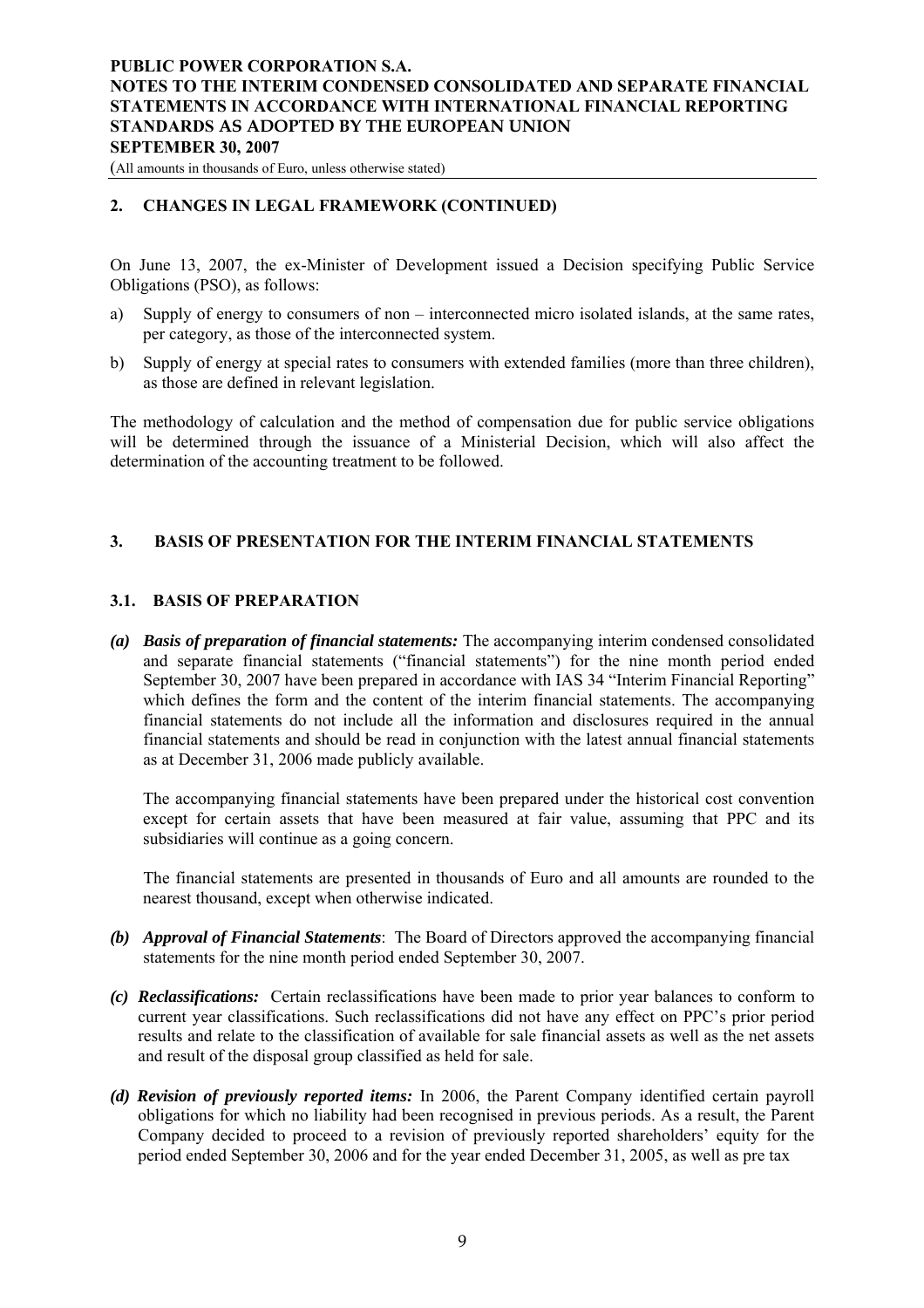(All amounts in thousands of Euro, unless otherwise stated)

#### **3.1. BASIS OF PREPARATION (CONTINUED)**

and after tax profit for the aforementioned periods. The effect of the above revision on the Parent Company's financial statements is as follows:

|                                  | <b>September</b> | <b>December</b> |
|----------------------------------|------------------|-----------------|
|                                  | 30, 2006         | 31, 2005        |
| Decrease in shareholders' equity | (44, 631)        | (43, 630)       |
| Profit before tax                | 1,562)           |                 |
| Profit after tax                 | 1,001            | -               |

The effect of the above revision on earnings per share for the nine month period ended September 30, 2006, has as follows:

|                                            | September 30, 2006 |         |  |
|--------------------------------------------|--------------------|---------|--|
|                                            | Group              | Company |  |
| Earnings per share, as previously reported | 0.31               | 0.33    |  |
| Effect of revision                         | -                  |         |  |
| Earnings per share, as revised             | 0.31               | 0.33    |  |

#### **3.2. ACCOUNTING POLICIES**

The accounting policies applied to the financial statements are the same as those applied to the annual separate and consolidated financial statements for the year ended December 31, 2006 except for the following standards and interpretations that became effective within 2007:

- *(i) IFRS 7, Financial Instruments: Disclosures, and a complementary amendment to IAS 1, Presentation of Financial Statements – Capital Disclosures (effective for financial years beginning on or after January 1, 2007*), IFRS 7 introduces new disclosures to improve the information about financial instruments. It requires the disclosure of qualitative and quantitative information about exposure to risks arising from financial instruments including specified minimum disclosures about credit risk, liquidity risk and market risk, including sensitivity analysis to market risk. It replaces IAS 30, Disclosures in the Financial Statements of Banks and Similar Financial Institutions, and disclosure requirements in IAS 32, Financial Instruments: Disclosure and Presentation. It is applicable to all entities that report under IFRS. The amendment to IAS 1 introduces disclosures about the level of an entity's capital and how it manages capital. The Company has assessed the impact of IFRS 7 and the amendment to IAS 1 and concluded that the main additional disclosures will be the sensitivity analysis to market risk and the capital. As the Company has prepared interim condensed financial statements in accordance with IAS 34, Interim Financial Reporting, the interim condensed financial statements do not include all the information and disclosures required by IFRS 7. Full disclosure will be made when the financial statements for the year ended December 31, 2007 are prepared.
- *(ii) IFRIC 7, Applying the Restatement Approach under IAS 29 Financial Reporting in Hyperinflationary Economies (effective for financial years beginning on or after March 1, 2006):* IFRIC 7 requires entities to apply IAS 29 Financial Reporting in Hyper-inflationary Economies in the reporting period in which an entity first identifies the existence of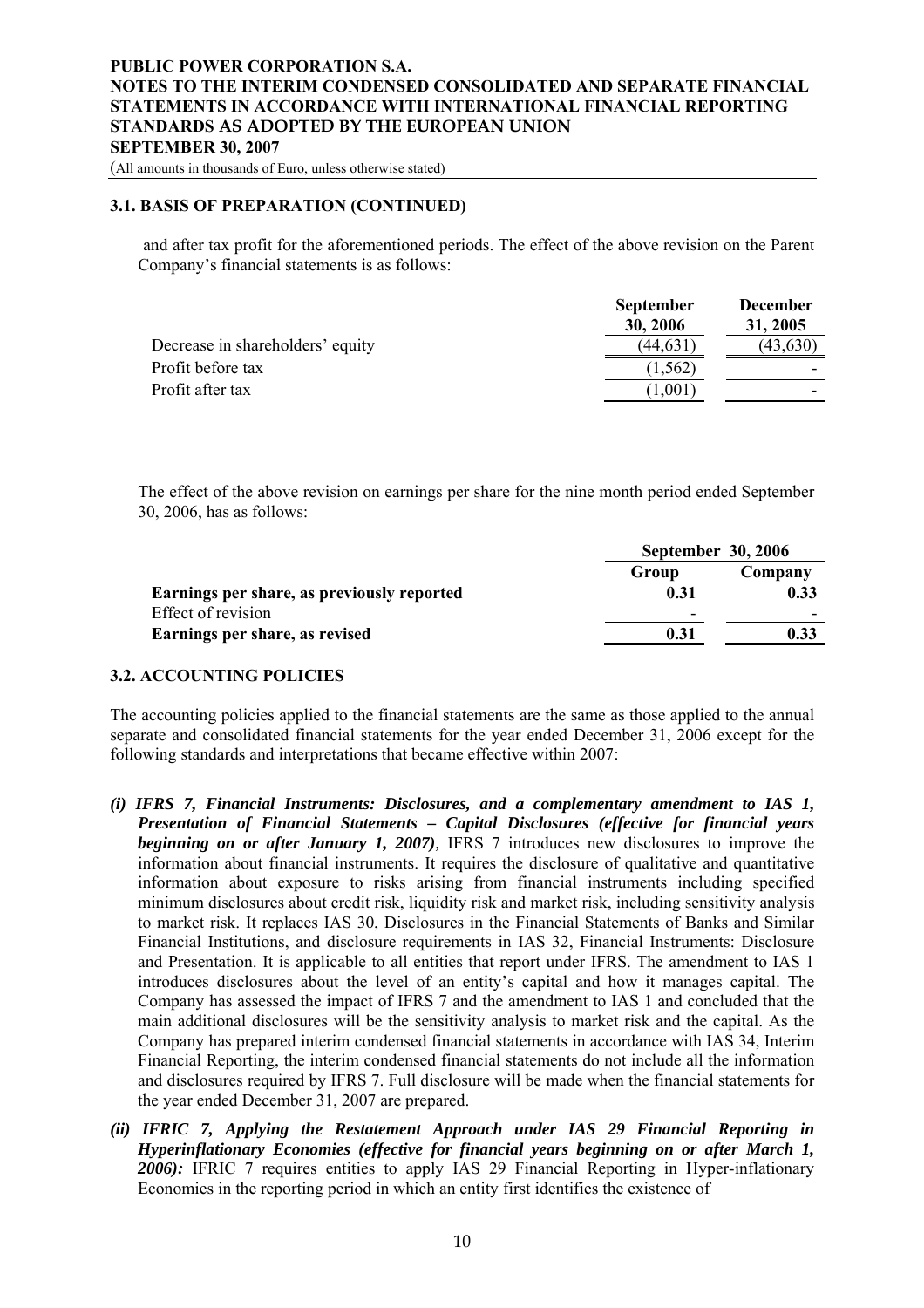(All amounts in thousands of Euro, unless otherwise stated)

## **3.2. ACCOUNTING POLICIES (CONTINUED)**

 hyperinflation in the economy of its functional currency as if the economy had always been hyperinflationary. The adoption of IFRIC 7 did not impact PPC's financial statements as it is not relevant.

- *(iii) IFRIC 8, Scope of IFRS 2 (effective for financial years beginning on or after May 1, 2006):* IFRIC 8 clarifies that IFRS 2 *Share-based payment* will apply to any arrangement when equity instruments are granted or liabilities (based on the value of an entity's equity instrument) are incurred by an entity, when the identifiable consideration appears to be less that the fair value of the instruments given. The adoption of IFRIC 8 did not impact PPC's financial statements as it is not relevant.
- *(iv) IFRIC 9, Reassessment of Embedded Derivatives (effective for financial years beginning on or after June 1, 2006):* IFRIC 9 requires an entity to assess whether a contract contains an embedded derivative at the date an entity first becomes a party to the contract and prohibits reassessment unless there is a change to the contract that significantly modifies the cash flows. The adoption of IFRIC 9 did not impact PPC's financial statements.
- *(v) IFRIC 10, Interim Financial Reporting and Impairment (effective for financial years beginning on or after November 1, 2006):* IFRIC 10 prohibits an entity from reversing an impairment loss recognised in a previous interim period in respect of goodwill or an investment in either an equity instruments or a financial assets carried at cost. The adoption of this IFRIC did not impact PPC's financial statements.

#### **Standards, interpretations and amendments to published standards that are not yet effective**

Certain new amendments and interpretations to existing standards have been published that are mandatory for accounting periods beginning on or after January 1, 2008 or later periods but which the Company, where applicable and appropriate, has not early adopted, as follows:

- *(i) Amendment to IAS 23, Borrowing Costs (effective for financial years beginning on or after January 1, 2009),* On March 29, 2007, the IASB issued a revised IAS 23, Borrowing Costs. The main change from the previous version is the removal of the option of immediately recognizing as an expense borrowing costs that relate to assets that take a substantial period of time to get ready for use or sale. An entity is, therefore, required to capitalize borrowing costs as part of the cost of such assets. The Company is in the process of assessing the impact the amendment to the standard will have on its financial statements. This amendment to the Standard has not yet been endorsed by the EU.
- *(ii) IFRIC 13, Customer Loyalty Programs (effective for financial years beginning on or after January 1, 2008*), The Interpretation addresses accounting by the entity that grants award credits to its customers. An entity shall account for award credits as a separately identifiable component of the sales transaction in which they are granted (the 'initial sale'). The fair value of the consideration received or receivable in respect of the initial sale shall be allocated between the award credits and the other components of the sale. If at any time the unavoidable costs of meeting the obligations to supply the awards are expected to exceed the consideration received and receivable for them, the entity has onerous contracts. IFRIC 13 is not relevant to the Company's operations. This Interpretation has not yet been endorsed by the EU.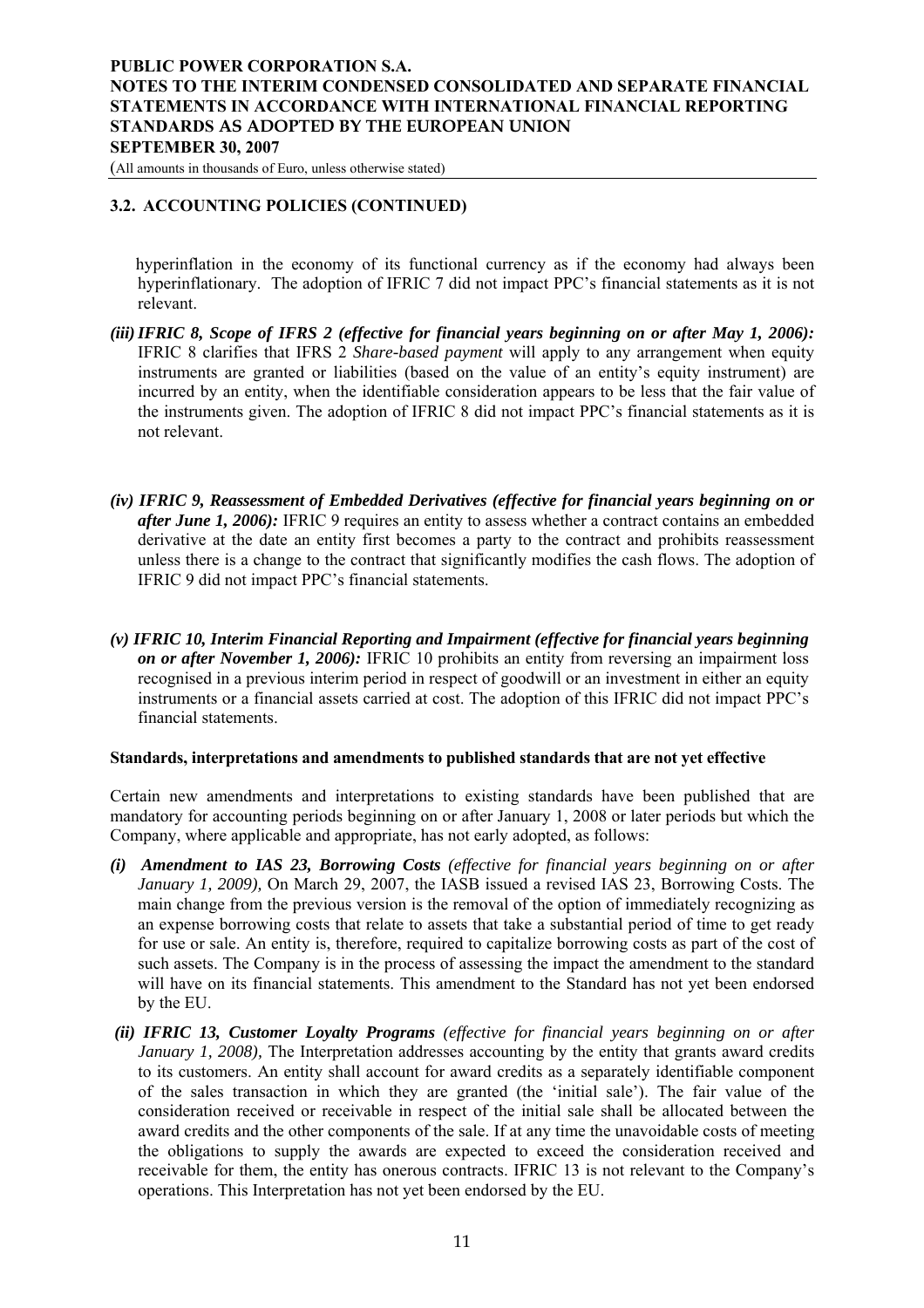<span id="page-11-0"></span>(All amounts in thousands of Euro, unless otherwise stated)

## **3.2. ACCOUNTING POLICIES (CONTINUED)**

*(iii)IFRIC 14, The Limit on a Defined Benefit Asset, Minimum Funding Requirements and their Interaction (effective for financial years beginning on or after January 1, 2008),* The interpretation addresses three issues, namely, (i) when refunds or reductions in future contributions should be regarded as "available" in the context of paragraph 58 of IAS 19, Employee Benefits, (ii) how a minimum funding requirement might affect the availability of reductions in future contributions, and (iii) when a funding requirement might give rise to a liability. Furthermore, should a minimum funding requirement exist, the Interpretation distinguishes between contributions that are required to cover an existing shortfall for past service on the minimum funding basis and, the future accrual of benefits. IFRIC 13 is not relevant to the Company's operations. This Interpretation has not yet been endorsed by the EU.

#### **4. ACCOUNTING ESTIMATES**

The significant accounting estimates made during the preparation of the financial statements are the same as those applied during the preparation of the annual financial statements.

Additionally, the Ministerial Decision issued in July 28, 2006, provides that residential customers with a specified consumption level achieving a specified reduction in their annual consumption for the period from August 1, 2006 to July 31, 2007 compared to the previous corresponding period are entitled to a 5% discount on the total amount billed by PPC. Such discount, due to the lack of historical trends, has been estimated during the preparation of the interim financial statements by using actual discounts provided to customers during the period from August 1, 2007 up to the issue of the accompanying financial statements and accrued for the period concerned. The discount estimated amounts to Euro 17,368.

#### **5. SEASONALITY OF OPERATIONS**

The Company's operations are subject to seasonality due to the increased demand for electricity during the summer and winter months, a trend which is not reflected in its operating results as these are affected by external factors (fuel prices, hydrological conditions etc.).

#### **6. INVESTMENTS IN SUBSIDIARIES**

The direct subsidiaries of PPC are as follows:

|            |            | Company    |            |  |
|------------|------------|------------|------------|--|
| 30.09.2007 | 31.12.2006 | 30.09.2007 | 31.12.2006 |  |
|            |            | 66,614     | 57,419     |  |
|            |            | 838        | 838        |  |
|            |            | 14,535     | 6,335      |  |
|            |            |            | 982        |  |
|            |            | 81,987     | 65,574     |  |
|            |            | Group      |            |  |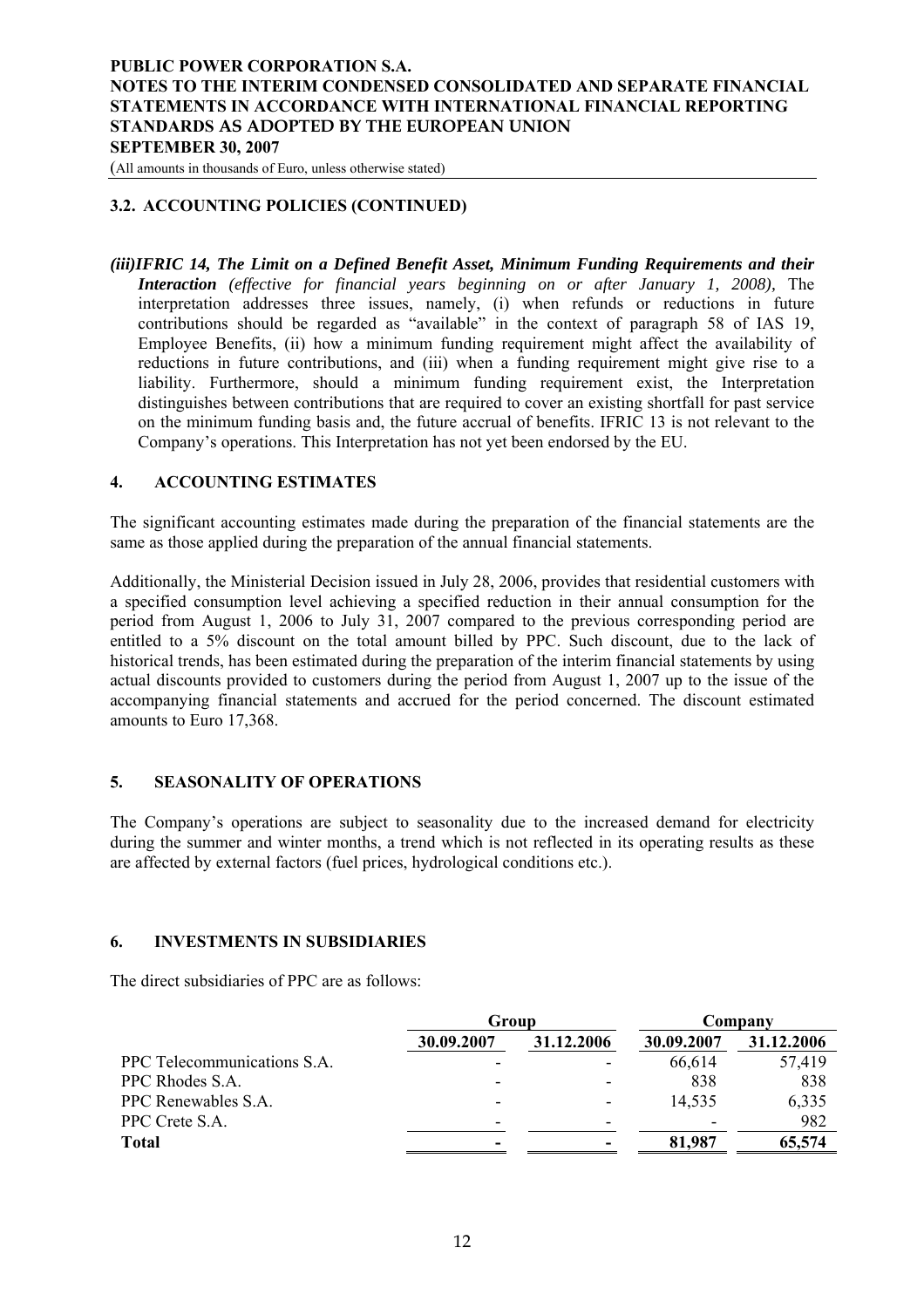(All amounts in thousands of Euro, unless otherwise stated)

## **6. INVESTMENTS IN SUBSIDIARIES (CONTINUED)**

The consolidated financial statements include the financial statements of PPC and the subsidiaries listed bellow:

|                             | Ownership       | <b>Country of</b> |                                          |
|-----------------------------|-----------------|-------------------|------------------------------------------|
| <b>NAME</b>                 | <b>Interest</b> | Incorporation     | <b>Principal Activities</b>              |
| PPC Renewables S.A.         | 100%            | Greece            | Engineering, consulting, technical and   |
|                             |                 |                   | commercial services                      |
| PPC Rhodes S.A.             | 100%            | Greece            | Engineering, construction and            |
|                             |                 |                   | operation of a power plant               |
| PPC Telecommunications S.A. | 100%            | Greece            | Telecommunication services               |
| PPC Crete S.A.              | 100%            | Greece            | Engineering services, construction and   |
|                             |                 |                   | operation of a power plant               |
| Arkadikos Ilios Ena S.A.    | 100%            | Greece            | Construction, installation and operation |
|                             |                 |                   | of solar energy generation units         |
| Arkadikos Ilios Dio S.A.    | 100%            | Greece            | Construction, installation and operation |
|                             |                 |                   | of solar energy generation units         |
| Arkadikos Ilios Tria S.A.   | 100%            | Greece            | Construction, installation and operation |
|                             |                 |                   | of solar energy generation units         |
| ETOLIKOS ILIOS ENA S.A.     | 100%            | Greece            | Construction, installation and operation |
|                             |                 |                   | of solar energy generation units         |
| ETOLIKOS ILIOS DIO S.A.     | 100%            | Greece            | Construction, installation and operation |
|                             |                 |                   | of solar energy generation units         |
| ILIAKA PARKA DITIKIS        | 100%            | Greece            | Construction, installation and operation |
| MAKEDONIAS ENA S.A.         |                 |                   | of solar energy generation units         |
| <b>ILIAKA PARKA DITIKIS</b> |                 |                   | Construction, installation and operation |
| MAKEDONIAS DIO S.A.         | 100%            | Greece            | of solar energy generation units         |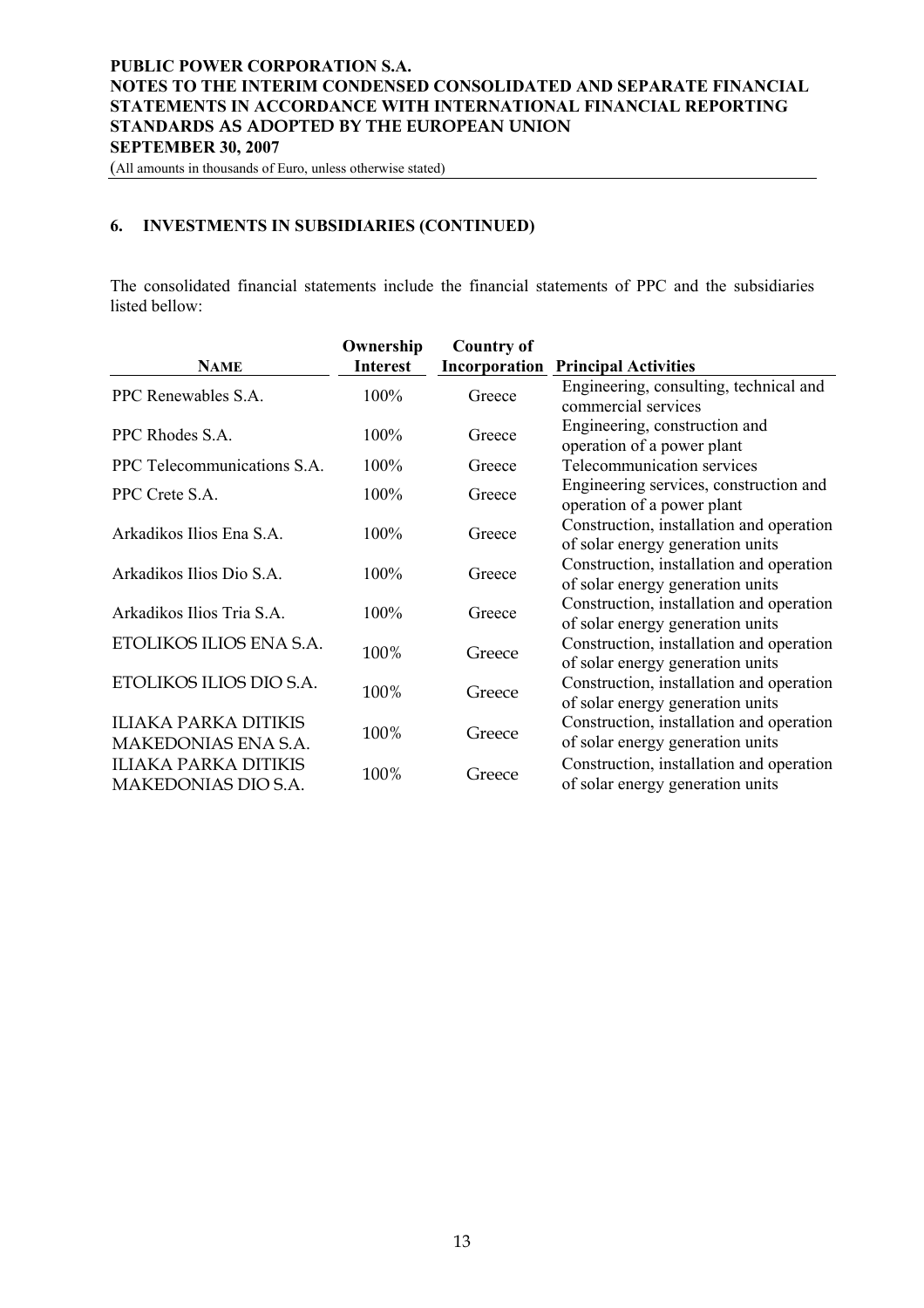<span id="page-13-0"></span>(All amounts in thousands of Euro, unless otherwise stated)

#### **6. INVESTMENTS IN SUBSIDIARIES (CONTINUED)**

In June 2006, the Annual Shareholders' General Assemblies for PPC Rhodes S.A. and PPC Kriti S.A. decided to dissolve the aforementioned companies and to initiate the appropriate procedures on July 1, 2006. In July 2007, an extraordinary Shareholders' General Assembly for PPC Crete S.A. ratified the dissolution of the company. The company was erased by the Incorporated Companys Register on August 23, 2007. The process for PPC Rhodes S.A. is yet to be completed.

During the nine month 2007, PPC Renewables S.A. established seven new subsidiaries, Arkadikos Ilios Ena S.A., Arkadikos Ilios Dio S.A., Arkadikos Ilios Tria S.A., Etolikos Ilios Ena S.A., Etolikos Ilios Dio S.A., Iliaka Parka Ditikis Makedonias Ena S.A., and Iliaka Parka Ditikis Makedonias Dio S.A. for the purpose of constructing and operating new solar energy production units.

During the nine months ended September 30, 2007, the Parent Company participate in the share capital increase of its subsidiary PPC Renewables S.A. by contributing in cash an amount of Euro 8,200. In July 2007 the share capital of PPC Telecommunications S.A. was increased by Euro 9,195 an amount that was paid in full by the Parent Company on July 23, 2007.

## **7. INVESTMENTS IN ASSOCIATES**

|                                    | Group      |                          | Company    |            |  |
|------------------------------------|------------|--------------------------|------------|------------|--|
|                                    | 30.09.2007 | 31.12.2006               | 30.09.2007 | 31.12.2006 |  |
| <b>HTSO</b>                        | 144        | 144                      | 144        | 144        |  |
| WIND-PPC Holding N.V.              | 1,706      | $\overline{\phantom{a}}$ |            |            |  |
| LARKO S.A.                         | 11,253     | 9,238                    | 37,032     | 37,032     |  |
| Investments through PPC Renewables | 14,880     | 3,648                    |            |            |  |
| <b>Total</b>                       | 27,983     | 13,030                   | 37,176     | 37,176     |  |

The Group's ownership interest in the above associates as at September 30, 2007 was as follows:

| <b>Name</b>                                | Ownership<br><b>Interest</b> | <b>Country of</b><br>Incorporation | <b>Principal Activities</b>                 |
|--------------------------------------------|------------------------------|------------------------------------|---------------------------------------------|
| <b>HTSO</b>                                | 49%                          | Greece                             | <b>Transmission System</b><br>Operator      |
| WIND-PPC Holding N.V.                      | $50\%$ less one<br>share     | Netherlands                        | Telecommunication services                  |
| Investments through PPC<br>Renewables S.A. | 49%                          | Greece                             | Energy generation from<br>renewable sources |
| Larko S.A.                                 | 28.56%                       | Greece                             | Metallurgical                               |

Larko S.A. does not prepare interim financial statements under International Financial Reporting Standards. The Group in applying the equity method of accounting for this associate in its September 30, 2007 consolidated interim financial statements used pro-forma statutory financial information provided by Larko S.A., a basis which is not in accordance with the methods prescribed by IAS 28 "Investments in Associates".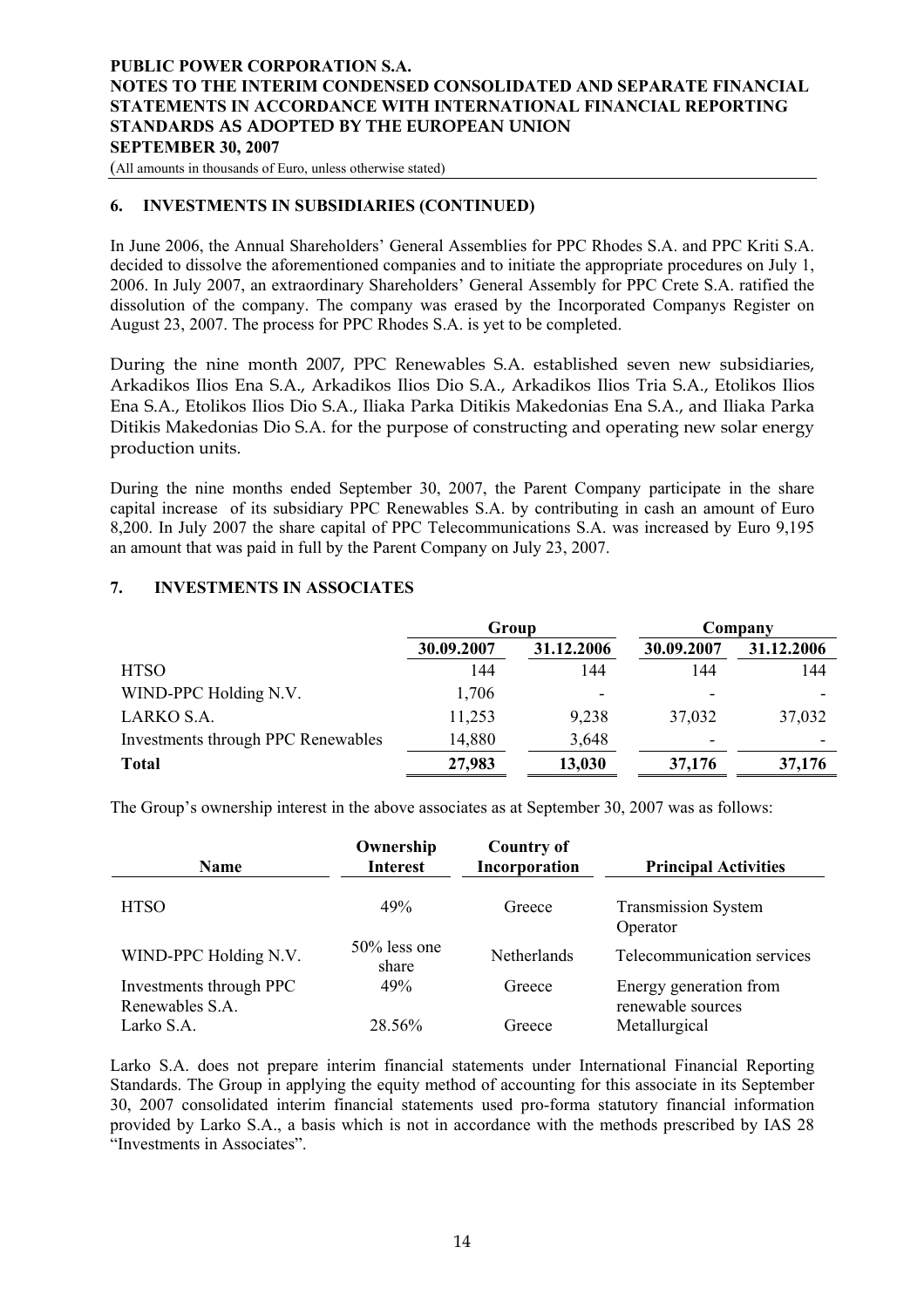<span id="page-14-0"></span>(All amounts in thousands of Euro, unless otherwise stated)

#### **8. INVESTMENTS IN JOINT VENTURES**

In 2006, the Parent Company together with Contour Global LLP (a US holding company), established a 50% jointly controlled entity named SENCAP S.A. ("SENCAP" - a holding entity) whose objective is the ownership, investment, operation, development and management of energy sector projects, including exploitation of mineral rights, in South East Europe, Italy, Turkey, and selectively in the Mediterranean area. Following a recent amendment of SENCAP's statutes, among the objectives of the company was included the procurement and trading of fuel, minerals and other materials.

The initial share capital of SENCAP was set at Euro 60, paid by both parties within 2006. In accordance with the shareholders' agreement signed between PPC and Contour Global LLP, each partner will contribute an amount of up to Euro 300 million within the forthcoming five years in order for SENCAP to be able to finance its investment opportunities.

During the six months ending June 30, 2007, both parties agreed the participation of the European Bank of Reconstruction and Development (EBRD) in the share capital of SENCAP, by a percentage of 10%. During the six months ending June 30, 2007, SENCAP also proceeded to the increase of its share capital by an amount of Euro 5.65 million. The Parent Company participated in the share capital increase by an amount of Euro 2.54 million which at June 30, 2007 had been paid in full.

Furthermore, in July 2007, the Parent Company's Board of Directors approved the terms and conditions for the participation of the International Finance Corporation (IFC) in the share capital of SENCAP.

## **9. BALANCES AND TRANSACTIONS WITH RELATED PARTIES**

PPC balances with its subsidiaries and its associates as of September 30, 2007 and December 31, 2006 are as follows:

|                                   | <b>September 30, 2007</b> |            |            | <b>December 31, 2006</b> |
|-----------------------------------|---------------------------|------------|------------|--------------------------|
|                                   | Receivable                | (Payable)  | Receivable | (Payable)                |
| <b>Subsidiaries</b>               |                           |            |            |                          |
| - PPC Telecommunications S.A.     | 316                       |            | 290        |                          |
| - PPC Renewables S.A.             | 1,396                     |            | 1,387      |                          |
| - PPC Rhodes S.A.                 | 29                        |            | 29         |                          |
| $-$ PPC Crete S.A.                |                           |            | 43         |                          |
|                                   | 1,741                     |            | 1,749      |                          |
| <b>Associates</b>                 |                           |            |            |                          |
| - HTSO                            | 110,469                   | (135, 425) | 126,291    | (179,200)                |
| - Tellas                          | 11,327                    | (12, 441)  | 11,426     | (10,096)                 |
| - Larco (energy, lignite and ash) | 35,318                    | (5,091)    | 35,465     | (220)                    |
|                                   | 157,114                   | (152, 957) | 173,182    | (189, 516)               |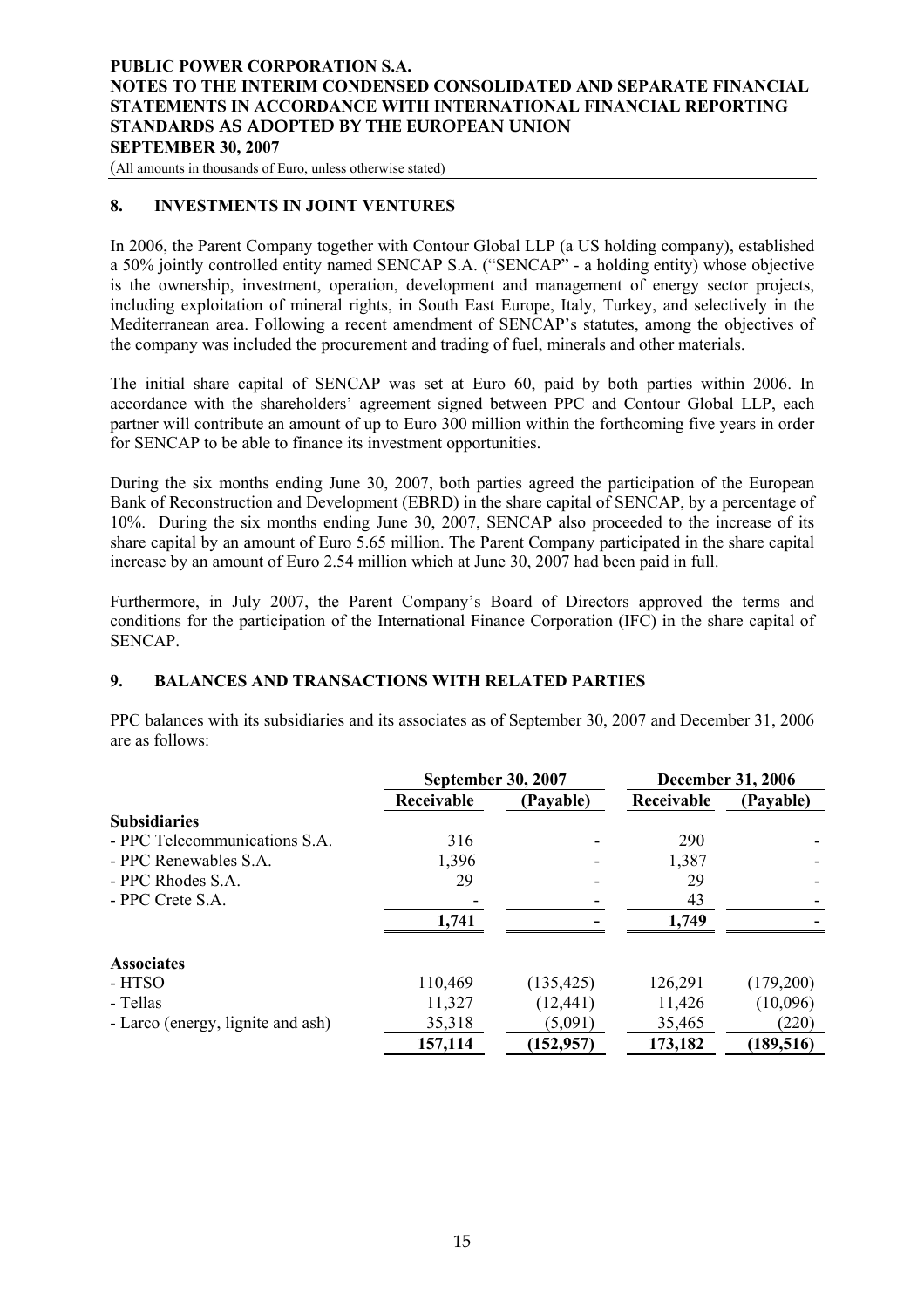(All amounts in thousands of Euro, unless otherwise stated)

#### **9. BALANCES AND TRANSACTIONS WITH RELATED PARTIES (CONTINUED)**

PPC's transactions with its subsidiaries and its associates for the nine month period ended September 30, 2007 and 2006 are as follows:

|                                   |              | <b>September 30, 2007</b> | <b>September 30, 2006</b> |             |  |
|-----------------------------------|--------------|---------------------------|---------------------------|-------------|--|
|                                   | <b>Sales</b> | (Purchases)               | <b>Sales</b>              | (Purchases) |  |
| <b>Subsidiaries</b>               |              |                           |                           |             |  |
| - PPC Telecommunications S.A.     | 26           |                           | 25                        |             |  |
| - PPC Renewables S.A.             | 8            |                           | 8                         |             |  |
| - PPC Rhodes S.A.                 | 6            |                           |                           |             |  |
| - PPC Crete S.A.                  |              |                           | 5                         |             |  |
|                                   | 40           |                           | 45                        |             |  |
| <b>Associates</b>                 |              |                           |                           |             |  |
| - HTSO                            |              |                           |                           |             |  |
| - Use of the transmission system  | 195,311      |                           | 184,518                   |             |  |
| - Fees for seconded staff         | 9,178        |                           | 9,031                     |             |  |
| - Access to and operation         |              |                           |                           |             |  |
| of transmission system            |              | (231, 286)                |                           | (215,961)   |  |
| - Energy purchases                |              | (262, 535)                |                           | (225, 359)  |  |
| - Other services rendered         | 16,253       |                           | 18,511                    |             |  |
| - Tellas                          | 3,092        | (1,971)                   | 2,789                     | (2,194)     |  |
| - Larco (energy, lignite and ash) | 45,630       | (4,259)                   | 40,852                    |             |  |
|                                   | 269,464      | (500, 051)                | 255,701                   | (443, 514)  |  |

As at September 30, 2007 the Parent Company had an issued guarantee in favour of Tellas, an associate company, in connection with a bond of Euro 50 million.

## **Transactions and balances with other government owned entities**

The following table presents purchases and balances with Hellenic Petroleum ("ELPE") and National Gas Company ("DEPA"), which are PPC's liquid fuel and natural gas suppliers, respectively.

|                                | <b>September 30, 2007</b> |                | <b>September 30, 2006</b> |                |  |
|--------------------------------|---------------------------|----------------|---------------------------|----------------|--|
|                                | <b>Purchases</b>          | <b>Balance</b> | <b>Purchases</b>          | <b>Balance</b> |  |
| ELPE, purchases of liquid fuel | 449,053                   | 33,520         | 478,183                   | 25,487         |  |
| DEPA, purchases of natural gas | 463,267                   | 47.726         | 356,521                   | 48,435         |  |
|                                | 912,320                   | 81,246         | 834,704                   | 73,922         |  |

Further to the above, PPC enters into transactions with many government owned profit oriented entities within its normal course of business (sale of electricity, services received, etc.). All transactions with government owned entities are performed at arm's length terms.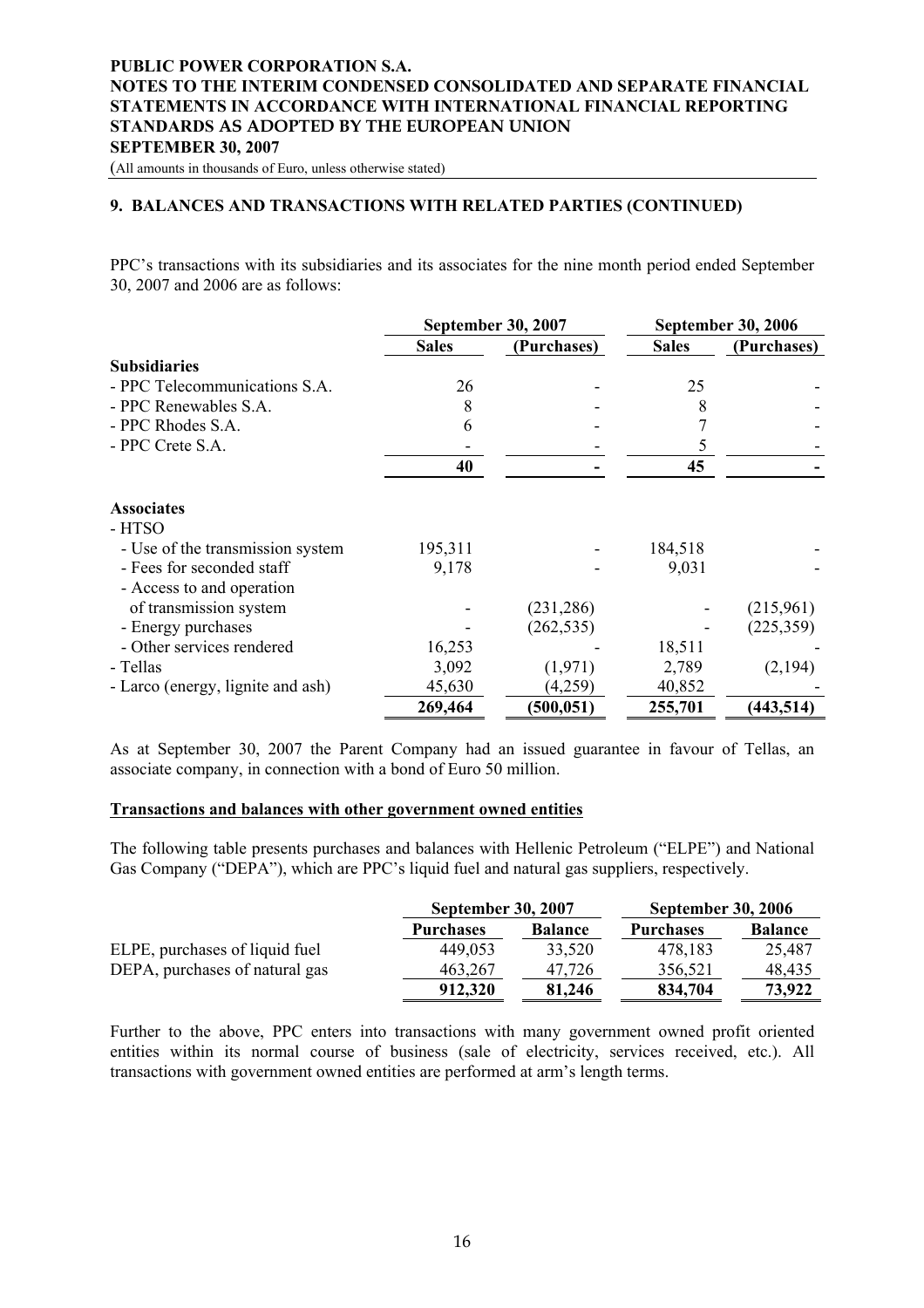<span id="page-16-0"></span>(All amounts in thousands of Euro, unless otherwise stated)

## **9. BALANCES AND TRANSACTIONS WITH RELATED PARTIES (CONTINUED)**

#### **Management compensation**

Fees concerning management members (Board of Directors and General Managers) for the nine month period ended September 30, 2007 and 2006 have as follows:

|                                                   | September 30, |       |
|---------------------------------------------------|---------------|-------|
|                                                   | 2007          | 2006  |
| Compensation of members of the Board of Directors |               |       |
| - Executive members of the Board of Directors     | 346           | 253   |
| - Non-executive members of the Board of Directors | 154           | 158   |
| - Contributions to defined contribution plans     |               |       |
|                                                   | 501           | 417   |
| <b>Compensation of General Managers</b>           |               |       |
| - Regular compensation                            | 910           | 661   |
| - Contribution to defined contribution plans      | 105           | 72    |
|                                                   | 1.015         | 733   |
| Total                                             | 1,516         | 1,150 |

Compensation to members of the Board of Directors does not include standard payroll, paid to representatives of employees that participate in the Parent Company's Board of Directors and related contributions to social security funds.

#### **10. DISPOSAL GROUP CLASSIFIED AS "HELD FOR SALE"**

On November 21, 2006 and December 19, 2006, the Board of Directors of the Parent Company decided to proceed to the spin-off of all of its renewable energy plants ("disposal group" consisting of wind farms, solar power plants, geothermic plants and small hydro-electric plants, either operating or under construction) and to transfer them to its 100% subsidiary PPC Renewables S.A. in exchange of shares through an equivalent increase of the subsidiary's share capital.

The rationale underlying this transaction is to allow such disposal group to operate in a more efficient manner, as PPC Renewables S.A. operates exclusively in this sector. The legal procedures of the transactions are expected to be completed by the end of 2007, with effect from January 1, 2007 onwards.

As a result, at December 31, 2006, and due to the fact that the transaction has commercial substance, PPC, in accordance with the provisions of IFRS 5 "Non-current assets held for sale and discontinued operations" classified the above disposal group as "held for sale" in the separate financial statements, while the above did not have any impact on the consolidated financial statements.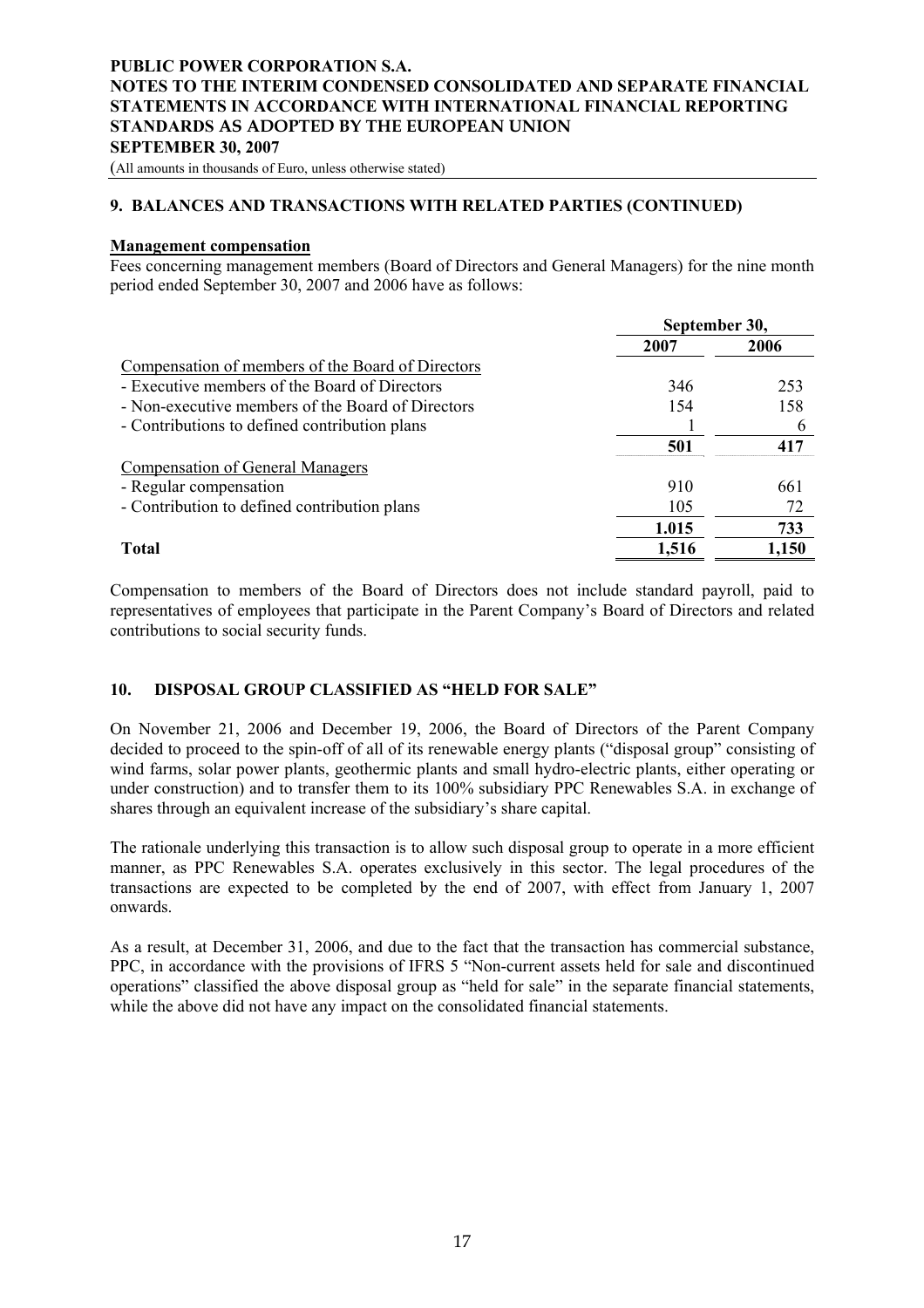<span id="page-17-0"></span>(All amounts in thousands of Euro, unless otherwise stated)

#### **10. DISPOSAL GROUP CLASSIFIED AS "HELD FOR SALE" (CONTINUED)**

The major classes of assets and liabilities of this disposal group "held for sale" as at September 30, 2007 are as follows:

|                                      | Group      |            | <b>Parent Company</b> |            |  |
|--------------------------------------|------------|------------|-----------------------|------------|--|
|                                      | 30.09.2007 | 31.12.2006 | 30.09.2007            | 31.12.2006 |  |
| <b>Assets</b>                        |            |            |                       |            |  |
| Property, plant and equipment        |            |            | 61,740                | 56,807     |  |
| Materials and spare parts            |            |            | 473                   | 489        |  |
| Assets classified as "held for sale" |            |            | 62,213                | 57,296     |  |
| <b>Liabilities</b>                   |            |            |                       |            |  |
| Long-term liabilities                |            |            | (153)                 | (221)      |  |
| <b>Subsidies</b>                     |            |            | (6, 433)              | (6, 432)   |  |
| Liabilities directly associated with |            |            |                       |            |  |
| assets classified as "held for sale" |            |            | (6,586)               | (6, 653)   |  |
| Net assets directly associated       |            |            |                       |            |  |
| with disposal group                  |            |            | 55,627                | 50,643     |  |

The results of this disposal group for the nine month ended September 30, 2007 and September 30, 2006 are presented below:

|                                         | Group | 2006<br>2007<br>11,309<br>(3,936)<br>7,373<br>(967) |       | Company |  |
|-----------------------------------------|-------|-----------------------------------------------------|-------|---------|--|
|                                         | 2007  |                                                     |       | 2006    |  |
| Revenue                                 |       |                                                     |       | 7,283   |  |
| Expenses                                |       |                                                     |       | (7,055) |  |
| Income before tax                       |       |                                                     |       | 228     |  |
| Tax expense related to pre-tax income   |       |                                                     |       | (66)    |  |
| Profit for the year from disposal group |       |                                                     |       |         |  |
| classified as "held for sale"           |       |                                                     | 6,406 | 162     |  |

Upon completion of the transaction, the net assets will be transferred at their fair value according to the relevant provisions of IAS 16 "Property, plant and equipment" regarding exchanges of assets. The fair value of the disposal group at January 1, 2007 as determined by independent appraisers amounts to Euro 54,448.

#### **11. DIVIDENDS**

On June 15, 2007, the Parent Company's Shareholders; General Assembly approved the distribution of dividends for the year 2006 of Euro 37,120 (Euro 0.16 per share – full amount). The amount was paid to the Parent Company's shareholders on July 4, 2007.

#### **12. LOAN AGREEMENTS - REPAYMENTS**

Within the nine month period ended September 30, 2007 the Parent Company issued seven bond series for a total amount of Euro 750 million repayable within the period 2008-2012, bearing interest at EURIBOR plus a margin.

The Parent Company disbursed an amount of Euro 100 million with a 15 years duration in accordance with a loan agreement concluded in the year 2006.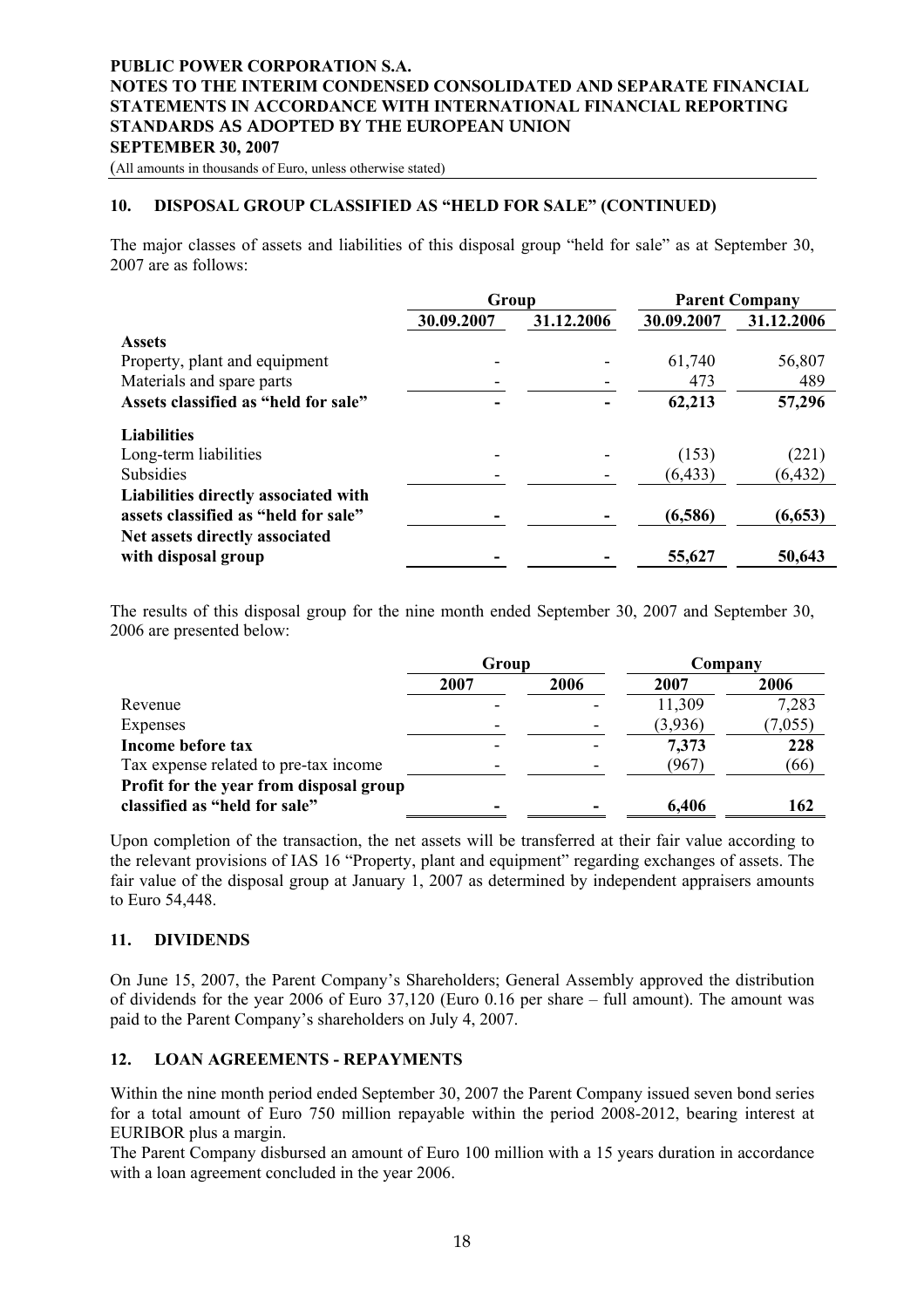<span id="page-18-0"></span>(All amounts in thousands of Euro, unless otherwise stated)

## **12. LOAN AGREEMENTS – REPAYMENTS (CONTINUED)**

At September 30, 2007 the available committed credit lines of the overdraft facilities amounted to Euro 280 million while the Parent Company had also Euro 100 million of uncommitted credit lines overdraft facilities. At September 30, 2007, the unused portion of all overdraft committed facilities of the Parent Company amounted to Euro 161 million and the unused portion of uncommitted overdraft facilities amounted to Euro 100 million.

Furthermore Bonds with one year duration of a total amount of Euro 150 millions were renewed for one more year.

The Board of Directors of the Parent Company has approved the conclusion of 2 loan agreements of a total amount of Euro 155 millions, each with a 15 years duration.

The loan repayments for the nine month period ended September 30, 2007 amounted to Euro 715,044.

## **13. COMMITMENTS AND CONTINGENCIES**

*(a) Agreement with WIND:* One of PPC's subsidiaries, PPC Telecommunications S.A., has formed a company with WIND S.p.A. (WIND-PPC Holdings N.V.), which is the sole shareholder of Tellas S.A. Telecommunications ("Tellas"). Tellas started providing fixed and fixed wireless telephony as well as Internet services in Greece in 2003. The Group's total estimated equity contribution into Tellas is not expected to exceed Euro 90 million up to 2011, of which, at September 30, 2007, an amount of approximately Euro 65 million has already been invested through PPC Telecommunications S.A. Furthermore, PPC has also constructed a fibre-optic network along its existing lines which is leased to Tellas under an agreement expiring on December 31, 2017. PPC is responsible for maintaining the fibre-optic network in good order while rentals are receivable annually in arrears based on a formula defined in the agreement. On July 31, 2007 the Parent Company's Board of Directors accepted Weather Investments' (the parent company of WIND S.p.A.) offer regarding the sale of PPC's participation in Tellas for an amount of Euro 175 million. Network rentals by PPC to Tellas as well the provision of telecommunication services by Tellas to PPC, will continue. On October 17, 2007 was signed the final offer with WIND S.p.A. and according to the agreement, PPC will offer its participation (50% minus one) for an amount of Euro 175 million. The negotiations will be concluded under the condition of authorities' approvement.

#### *(b) Acquisition Program:*

*(i) Acquisition of power plant in Bulgaria:* In April 2005, PPC participated in the tender process for the privatization of 3 power plants in Bulgaria. PPC submitted offers for two out of the three power plants (Bobov Dol and Varna) and was the highest bidder for the Bobov Dol power plant. After a legal dispute that stalled the tender procedure for the sale of Thermal Power Plant of Bobov Dol EAD for more than a year, the Privatization Agency of Bulgaria with its Decision on July 4, 2006 declared PPC as the winning bidder for the Bobov Dol power plant and summoned PPC to negotiations in order to complete the deal. PPC, due to the amount of time elapsed, proceeded with a confirmatory due diligence, after which negotiations were repeated in order to conclude the Agreement, until September 12, 2006.

 Bulgaria's Privatization Agency rescheduled, in time, the above mentioned deadline three times for December 11, 2006, February 9, 2007 and April 10, 2007. Upon expiration of the final deadline, the Bulgarian Privatization Agency interrupted negotiations and proceeded to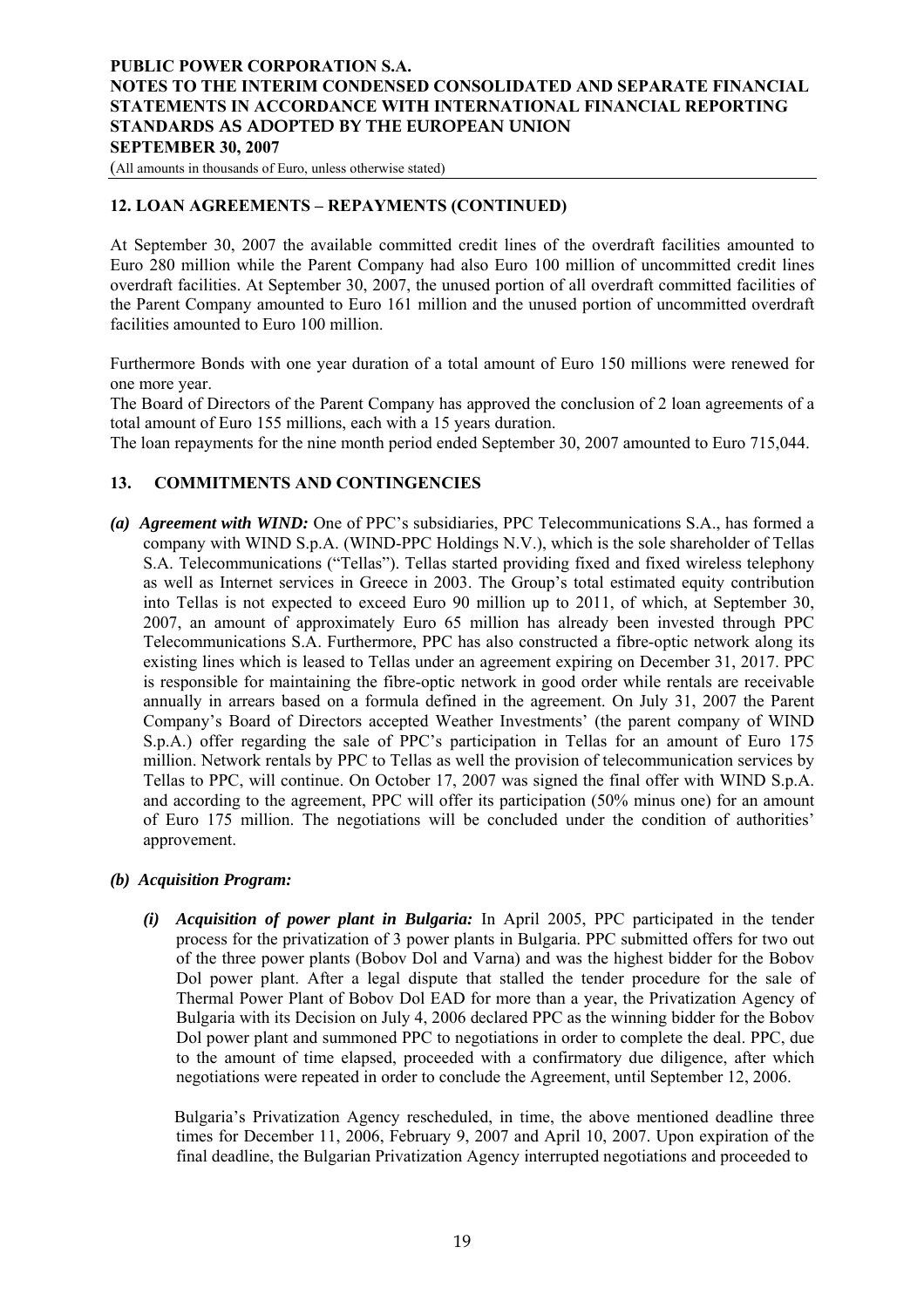(All amounts in thousands of Euro, unless otherwise stated)

## **13. COMMITMENTS AND CONTINGENCIES (CONTINUED)**

the termination of the privatization procedure. In May 2007 PPC filed appeals to the Bulgarian Administrative Court against the decision of the Bulgarian Privatisation Agency. Furthermore, PPC expressed its intention to the Bulgarian Ministry of Environment and Waters to continue negotiations in order to conclude the transaction. On April 24, 2007, following a decision by PPC's Board of Directors, SENCAP S.A has undertaken Bobov Dol's privatization project in a manner not offending the tender's terms. SENCAP S.A., made a new proposal to the Bulgarian Privatisation Agency, which includes further investments in order to cover the new Environmental limits where Bulgarian Authorities have set.

- *(ii) Common participation with ENEL SpA in Kosovo's tender:* In November 2006, SENCAP signed an agreement with ENEL SpA, the Italian power company, to form a bidding consortium in order to commonly participate in a tender of the Ministry of Energy and Mines of Kosovo's Temporary Self Administration. The Ministry was seeking participation of competent private investors for the preliminary stage of the tender. A common expression of interest was filed in late November 2006. The project of the above mentioned tender consists of the following: a) construction of a new power generating station with an installed capacity up to 2,100 MW, approximately, b) development of a new lignite mine for the existing power generating stations, c) development of a new mine in order to supply new generating stations and d) upgrading of the existing power generating station. By late December 2006, Kosovo's Ministry of Energy and Mines announced that the bidding consortium formed by SENCAP and ENEL SpA was among the four competitors, out of ten, pre-selected, thus will proceed to the next stage of the tender. At the beginning of August 2007, the Project Steering Committee announced the engagement of Transaction Advisors, Legal/Regulatory Advisors and Environmental/Social Safeguards Advisors for the project.
- *(iii) Participation in FYROM's tender:* On July 20 2007, SENCAP submitted its offer to the Ministry of Economy of FYROM for the acquisition of TEC Negotino Power Station (a liquid fuel power station with an installed capacity of 219 MW) and the construction of a new power station with a minimum installed capacity of 300 MW in the Negotino area. Despite the fact that SENCAP submitted the highest offer in terms of price and size of the new power plant, in August 2007 the process was concluded in favour of another bidder. Following this development, SENCAP officially submitted an appeal to the Commission for complaints of FYROM, on August 7, 2007. Nevertheless, the government of FYROM, decided to cancel the tender.
- *(c) Ownership of Property:* According to a study performed by an independent law firm, major matters relating to the ownership of PPC's assets, are as follows:
	- 1. Public Power Corporation S.A. is the legal successor to all property rights of the former PPC legal entity. Its properties are for the most part held free of encumbrances. Although all property is legally owned, legal title in land and buildings will not be perfected and therefore title may not be enforced against third parties until the property is registered at the relevant land registry in PPC's name. PPC is in the process of registering this property free of charge at the relevant land registries following a simplified registration procedure. This process is not yet finalised.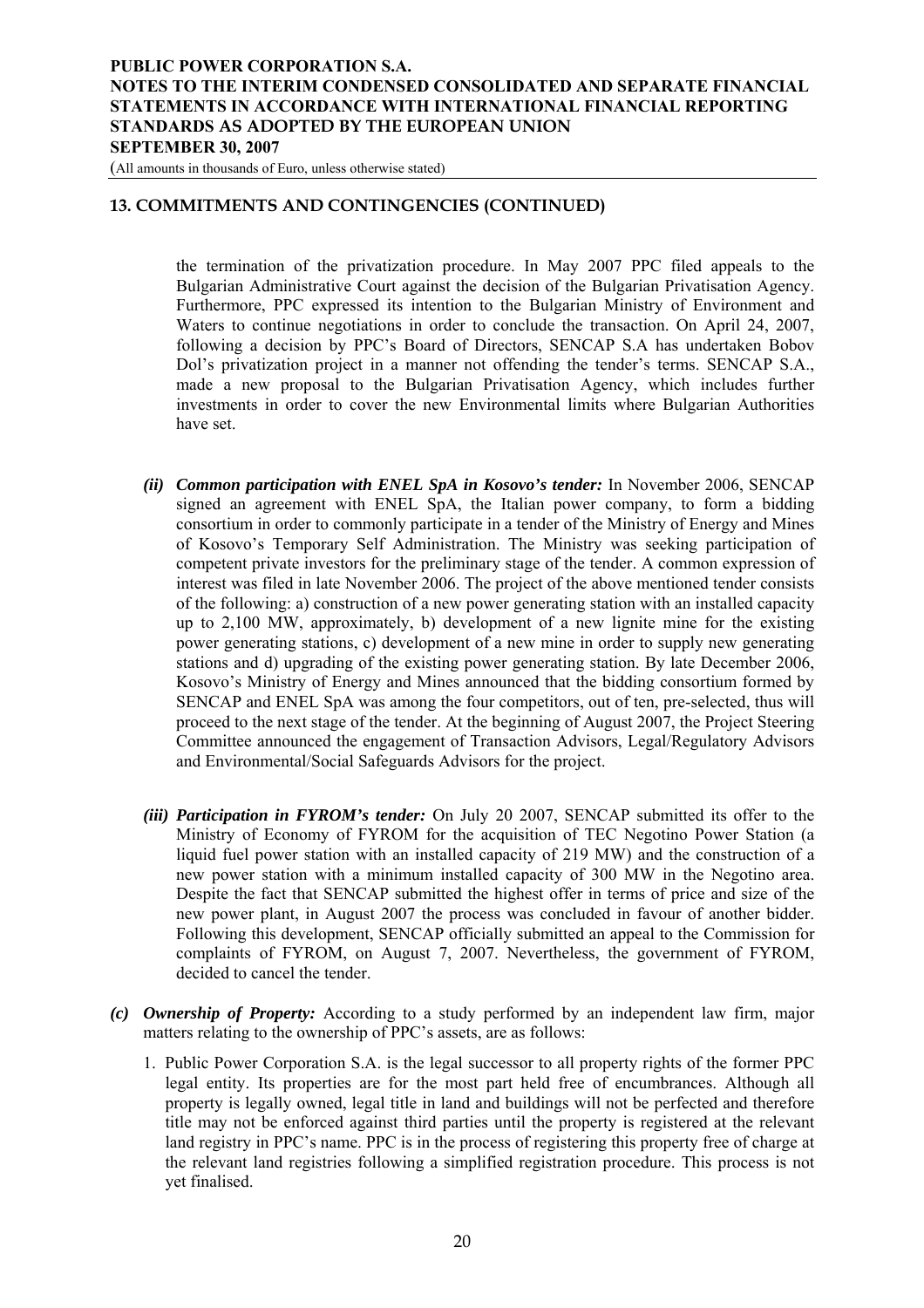(All amounts in thousands of Euro, unless otherwise stated)

## **13. COMMITMENTS AND CONTINGENCIES (CONTINUED)**

- 2. In a number of cases, expropriated land, as presented in the expropriation statements, differs (in quantitative terms), with what PPC considers as its property.
- 3. Agricultural land acquired by PPC through expropriation in order to be used for the construction of hydroelectric power plants, will be transferred to the State at no charge, following a decision of PPC's Board of Directors and a related approval by the Ministry of Development, if such land is no longer needed by PPC S.A. for the fulfilment of its purposes.
- *(d) Litigation and Claims:* The Group is a defendant in several legal proceedings arising from its operations. The total amount claimed as at September 30, 2007 amounts to approximately, Euro 395 million, as further analysed below:
	- **1. Claims with contractors, suppliers and other claims:** A number of contractors and suppliers have raised claims against the Company, mainly for disputes in relation to the construction and operation of power plants. These claims are either pending before courts or in arbitration and mediation proceedings. The total amount involved is approximately Euro 260 million. In most cases the Group has raised counter claims, which are not reflected in the accounting records until the time of collection.
	- **2. Fire incidents:** A number of individuals have raised claims against the Company for damages incurred as a result of alleged electricity-generated fires. The total amount involved is approximately Euro 31 million.
	- **3. Claims by employees:** Employees are claiming the amount of Euro 104 million, for allowances and other benefits that according to the employees should have been paid by PPC.

For the above amounts the Group has established provisions, which at September 30, 2007 totalled approximately Euro 128 million.

- *(e) Litigation with PPC Personnel Insurance Organization (PIO):* Until September 30, 2007, the PPC Personnel Insurance Organization ("PPC PIO") had filed five actions in law before courts against PPC, for a total amount of Euro 83,742, aiming to: a) obtain the ownership of a building sold by PPC in 1999 for a consideration of Euro 13,294, b) obtain the ownership of certain properties owned by PPC and collect the rents earned by PPC over a specified period of time, for an amount of Euro 3,000, c) obtain the ownership of a building for an estimated value of Euro 8,000, d) be compensated for securities which became property of PPC part of which was sold, as well as for related dividends collected for an amount of Euro 59,393 and e) receive other compensation for an amount of Euro 55. Cases under (a) and (b) have already been discussed before first instance courts. On case under (a) PPC PIO obtained a favourable judgment by the first instance court. PPC filed an appeal which as well as all other cases will be discussed before the competent courts on various dates during 2007. For the above amounts PPC established provisions, which at June 30, 2007 totalled approximately Euro 39 million.
- *(f) Environmental Obligations:* Key uncertainties that may influence the final level of environmental investment which the Group will be required to make over the forthcoming decade, include: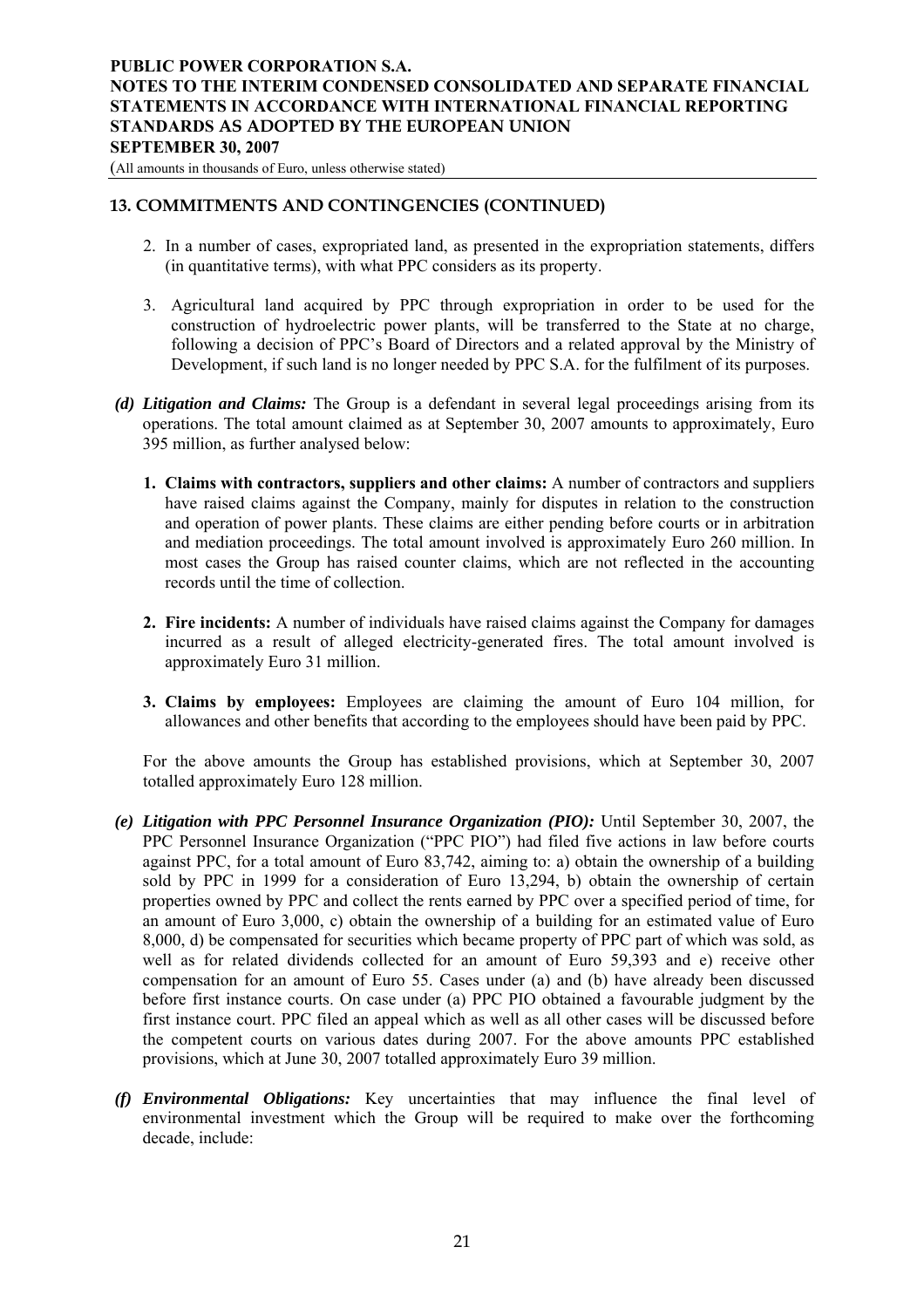(All amounts in thousands of Euro, unless otherwise stated)

## **13. COMMITMENTS AND CONTINGENCIES (CONTINUED)**

- 1. Following the issuance of Common Ministerial Decisions for all hydroelectric power plants, only the environmental permit for HEP Plastiras, and the national transmission network, (which have already been submitted to the Ministry of Environment, Planning and Public Works), are still pending.
- 2. According to Greek Law 3481/2006, the environmental terms for the continuation, completion and operation of the projects of the Acheloos River Diversion Scheme to Thessaly were approved and their compliance is a prerequisite for the realisation of the projects and for which responsibility lies with the administrator for execution and operation. Public Works as well as PPC's projects that have been auctioned and constructed or are under construction and are related to projects of the Acheloos River Diversion Scheme to Thessaly and energy projects are allowed to operate or be completed according to the approved administration plan and the above-mentioned environmental terms. Under these terms, the continuation, completion and operation of the hydroelectric project of Messochora Power Plant are allowed. Based on the above-mentioned, the concessionaire of the contract has been given orders to continue with the project of vehicular communications. At September 30, 2007, the accumulated amount of the hydroelectric project of Messochora Power Plant amounted to Euro 270 million.
- 3. Under IPPC (Integrated Pollution Prevention and Control), the Best Available Techniques for Large Combustion Plants (with a capacity greater than 50 MW) have been defined on July 2006 at a European level. These may: (1) require additional to the already foreseen investments at PPC's larger thermal power plants stations, (2) reduce the hours of operation of its oil fired stations. In accordance with European Directive 2001/80/EC, a pollutants emission reduction plan for existing Large Combustion Plants has been approved by PPC's Board of Directors, and this includes, among others, the following measures:
	- Units I and II of Megalopolis A plant will enter the status of limited hours of operation (20,000 hours both of them as one installation) from January 1, 2008 until December 31, 2015 at the latest.
	- By the end of 2007, all measures for facing the operational problems of the flue gas desulphurisation plant in unit IV of Megalopolis plant should be completed.
	- By the end of 2007, all measures for the installation and continuous operation for the flue gas desulphurization plant in Unit III of Megalopolis plant should be completed.
	- By the end of 2007, all necessary modifications for using low sulphur heavy fuel oil, in all the existing oil fired plants included in the reduction plan, should be implemented. For the Linoperamata Steam Electric Station, low sulphur heavy fuel oil is already in use by January 1, 2007.

PPC's emission reduction plan has been submitted in time to the authorities, in order to be incorporated in the national emission reduction plan of the country, according to the provisions of the aforementioned Directive.

Low sulphur heavy fuel oil is already in use, since October 2007, in all heavy fuel oil Steam Electric Stations. The projects 2 and 3 have a minor delay and their completion is expected during the year 2008.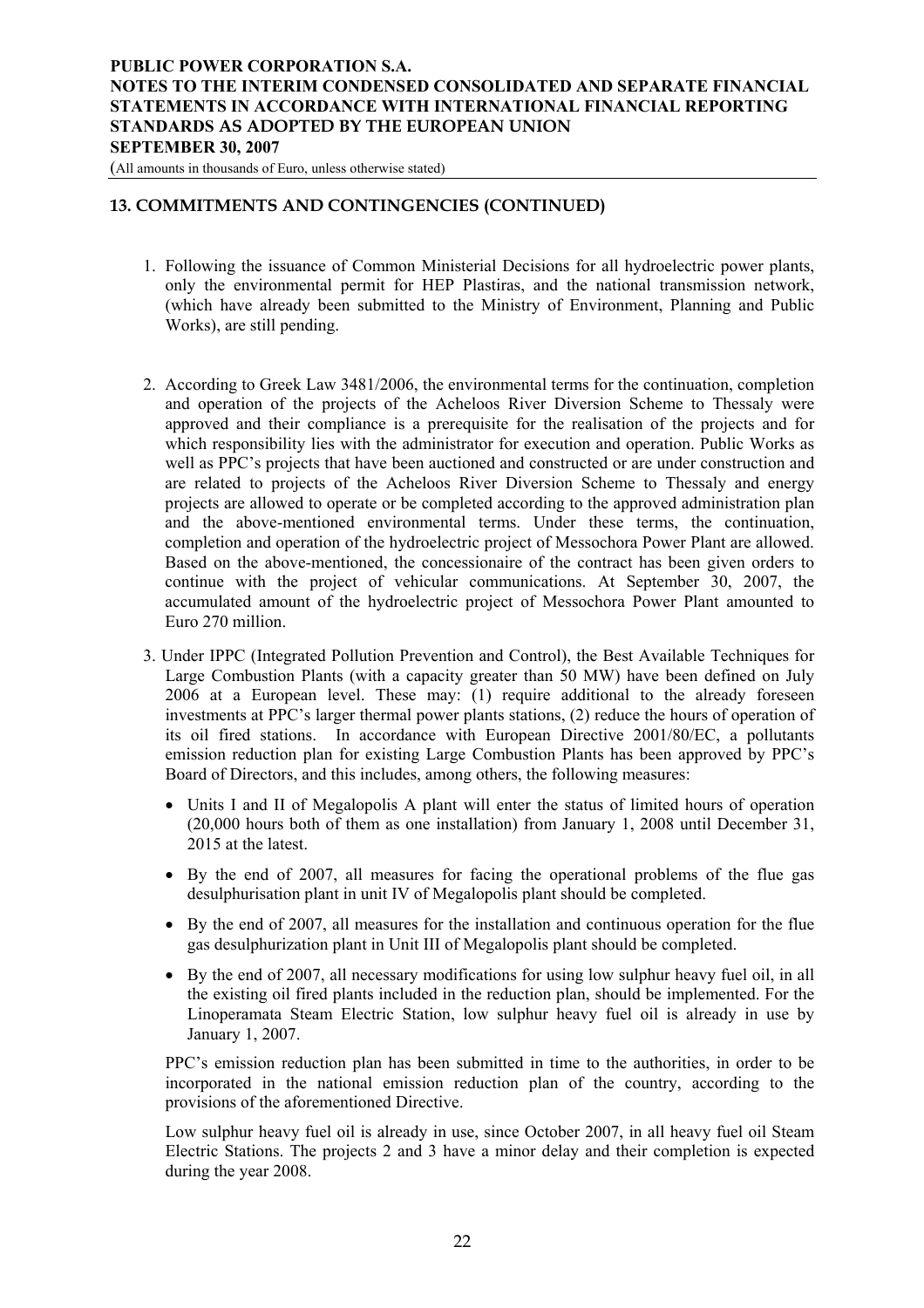(All amounts in thousands of Euro, unless otherwise stated)

## **13. COMMITMENTS AND CONTINGENCIES (CONTINUED)**

The renewal of the environmental permits, of the Amyntaion, Ptolemais, Kardia, Liptol, Aliveri, Chania, Ag.Georgios and Soroni Steam Electric Stations, which are expected to be completed until the end of 2007 by the Ministry of Environment, as well as the issue of the Common Ministerial Decision specifying in detail the National Reduction Plan, will designate the future need for further environmental investments. The PPC strategic plan, expected to be completed during November 2007, will determine the remaining operation lifetime of old units, taking into consideration the environmental parameters, as well as the system's power requirements according to HSTO.

- 4. The extent of contaminated land has yet to be defined for many of PPC's installations. At present, there appears to be no requirement for large-scale remediation projects at PPC's sites in the short term, and it is unlikely that this will be required at the mining areas or at the lignite stations for the foreseeable future. Remediation, however, may be warranted at some of the firm's oil-fired stations, and depots and of its underground networks in the future.
- 5. PPC has undertaken limited studies on the presence of asbestos-containing materials at its premises. Upon submission by PPC of a full environmental impact assessment study, the Ministry of Environment issued in May 2004 the environmental permit for the construction and operation of an environmentally – controlled landfill site for the disposal of the bulk of asbestos containing material existing in its premises.
- 6. During the operation of the Transmission Lines and Substations, there is no electromagnetic radiation in close proximity to the lines and substations, but two separate fields, the magnetic and the electric field. At places where the public or the Company's personnel might find themselves close to the above mentioned lines and substations, the values of those fields are substantially less than the limits established by the International Commission on Non Ionizing Radiation Protection (ICNIRP), in cooperation with the World Health Organization (WHO). The above mentioned limits have also been adopted by the European Union as well as the Greek Legislation. It must be noted though, that the limits stated in the above regulations for both electric and magnetic fields do not constitute dangerous values, but contain rather large safety factors, in order to cover for vagueness due to the limited knowledge about both the magnetic and electric fields' influence in order to fulfil the requirement for the prevention of adverse effects.
- *(g) CO2 Emissions:* The issuance of the common Ministerial Decision finalized the Greek National Allocation Plan for the first trading period 2005 – 2007. According to the above mentioned National Allocation Plan (NAP), PPC has been allocated for the period 2005 - 2007 emission allowances of 159.13 million tones  $CO<sub>2</sub>$  out of which 52.22 million tones  $CO<sub>2</sub>$ , 53.30 million tones  $CO_2$  and 53.61 million tonnes  $CO_2$  for the years 2005 to 2007, respectively. It is noted that the allocation of emission allowances will be considered final, both, for years 2005 and 2006, after the Greek Competent Authorities settles PPC's request for additional emission allowances to be allocated to the "Unknown New Entrants". No emission allowances have been allocated to these units in NAP 2005-2007, since these units have been put in operation as emergency units to cover summer peak demands. In any case, the allocation of these additional emission allowances corresponds to a very small percentage of the total amount of emission allowances allocated to PPC's bound plants by the above mentioned Common Ministerial Decision.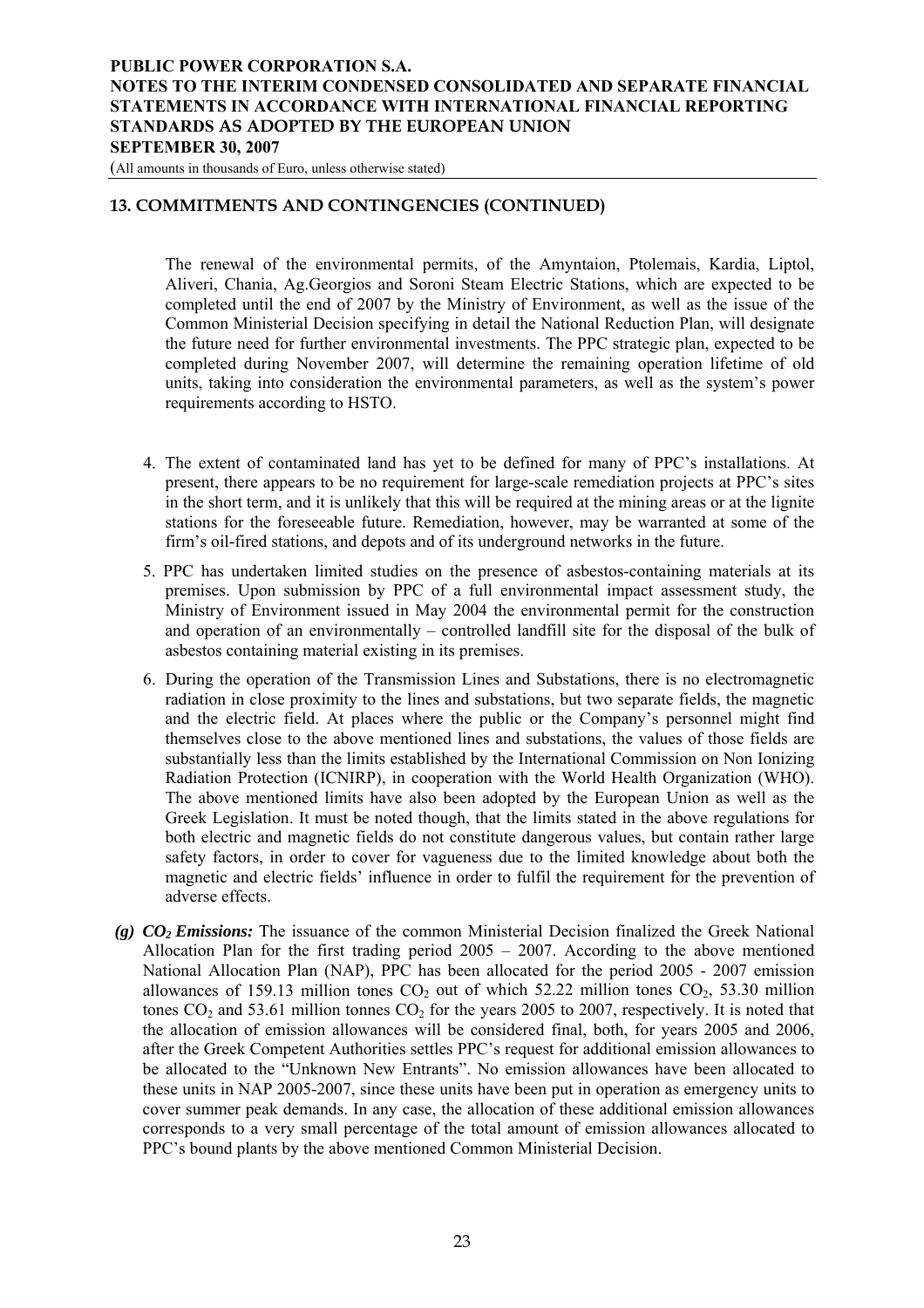<span id="page-23-0"></span>(All amounts in thousands of Euro, unless otherwise stated)

## **13. COMMITMENTS AND CONTINGENCIES (CONTINUED)**

In January 2006, the Competent Authority has issued the  $CO<sub>2</sub>$  emission allowances for twentynine (29) bound plants of PPC and in March 2007 the allowances of two (2) new bound plants of PPC (Local Power Stations of Patmos and Sifnos).

PPC's CO<sub>2</sub> emissions for 2005, 2006 and the nine months ended September 30, 2007 amounted to 52.56 million tones., 50.45 million tones and 39.74 million tones respectively. Specifically for the year 2007, PPC's overall CO<sub>2</sub> emissions, based on up-to-date data, are estimated to be approximately 53.23 million tones. Emission allowances allocated to PPC for 2007 (53.61 million tones) fully cover estimated emissions, hence no shortage of allowances is expected for 2007.

- *(h) Business Plan:* In May 2006, PPC's Board of Directors approved the Company's Business Plan for the five year period 2006 – 2010, as well as a Study for the enhancement of performance and the rationalization of costs for the same period. The basic axis of PPC's Business Plan is the Conversion Programme under the name "HERCULES".
- *(i) Tax audit:* In June 2007, the tax authorities performed a tax audit of the years 2004 and 2005 and assessed to the Parent Company an amount of Euro 15,992 which was offset against income tax advance payments of Euro 23,339. The Parent Company has tax losses of Euro 57 million arising from the fiscal year 2006. Such tax losses, to the extent they are accepted by the tax authorities, can be used to offset taxable profits of the five fiscal years following the fiscal year to which they relate. A deferred tax asset has not been recognized in respect of these losses as their recovery is uncertain.
- *(j) Power plant lease:* In June 2007, the Parent Company's Board of Directors decided to lease a 147 MW natural gas fired power plant, owned by "Eron Thermoilektriki S.A. for the period from July 1, 2007 to September 30, 2010 and for an annual fee of Euro 11 million.

#### **14. SUBSEQUENT EVENTS**

- *(a) Bond issues:* The Board of Directors of the Parent Company has approved the issuance of Bonds of a total amount of Euro 325 millions.
- *(b) Loan renewals:*The Parent Company renewed Bonds of a total amount of Euro 100 millions for one more year.
- *(c) International Fuel Tender:* In July 2007, PPC announced an international call for the expression of interest regarding the supply of fuel oil.
- *(d) Tender for the supply and installation of Unit 5 of the Lavrion Power Thermal Plant:* On July 20, 2007, the Court of Justice of the European Communities issued a decision on a case, concerning an alleged breach of Community Law on public procurements, by PPC in relation to the Tender for the supply and installation of Unit 5 of the Lavrion Thermal Power Plant. The Court's decision dismissed the European Commission's action on all parts concerning a) acceptance by PPC of a bid submitted by the consortium AEGEK – AKTOR, judging that AEGEK met the condition of participation as "consortium leader" and b) the validity of the bid for the long term maintenance by METKA of the gas turbine of the above mentioned Unit, on behalf of "General Electric".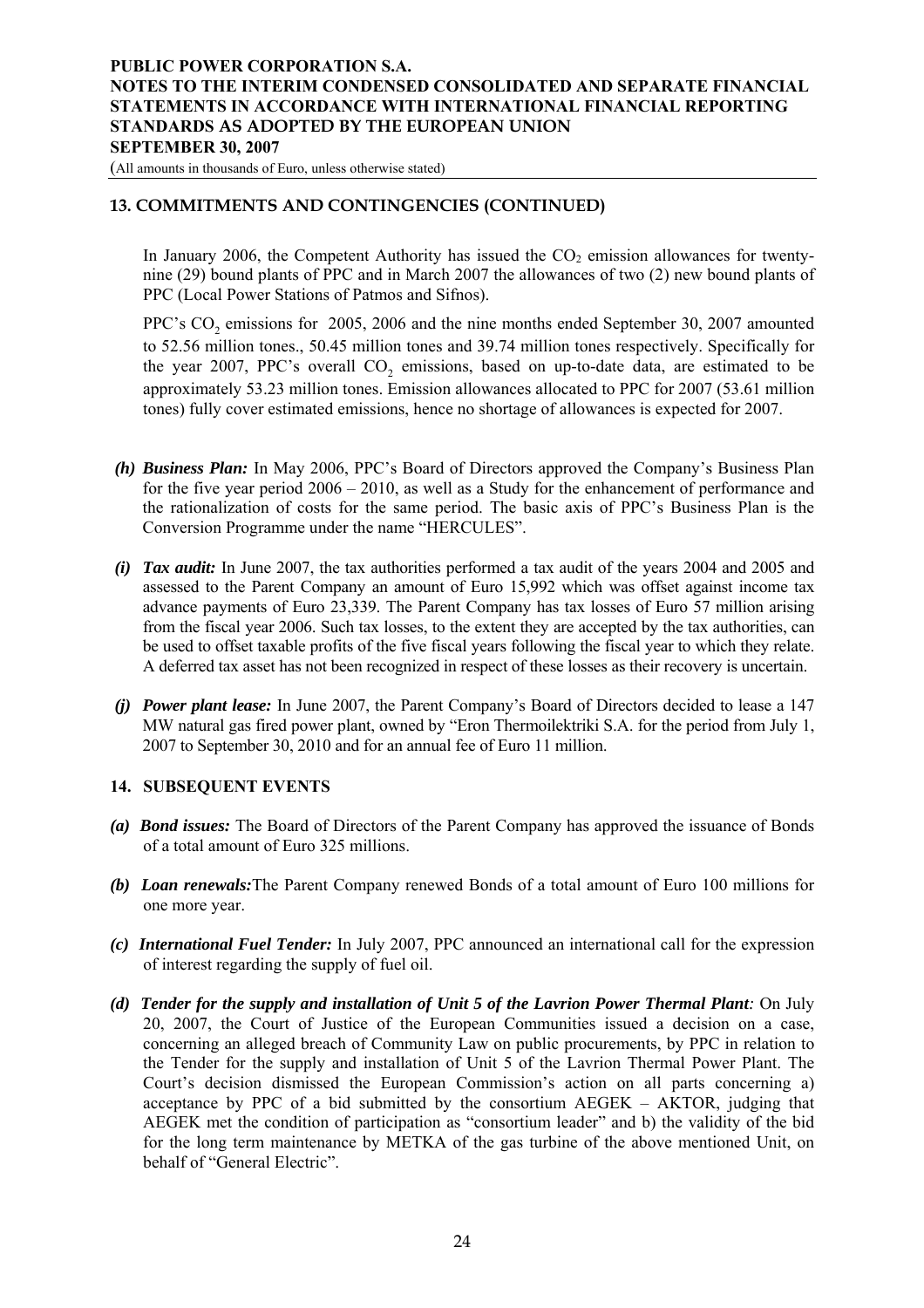(All amounts in thousands of Euro, unless otherwise stated)

#### **14. SUBSEQUENT EVENTS (CONTINUED)**

- *(e) Tender for the supply and installation of a 427,4 MW power plant at Aliveri:* On July 20, 2007 PPC received a letter by the Internal Market and Services Directorate General of the European Commission on the complain concerning the tender for the supply and installation of a 427,4 MW power plant at Aliveri, which stated that the E.U. competent authorities have reached the conclusion that they do not –at this stage- possess evidence of a breach in Community Law on public procurements concerning the issues addressed by the complaint in question. The PPC Board of Directors, in its meeting held on July 24, 2007 awarded a contract for the construction of combined cycle natural gas unit with an installed capacity of 427,4 MW, which will be located in Aliveri, to Metka S.A., the most competitive bidder. The project's cost will amount to Euro 219,160 and it must be completed within 27 months since the signing of the contract. The contract with the company was signed on October 2007.
- *(f) Changes in PPC's organizational structure:* In July 2007 the Parent Company's Board of Directors introduced three new hierarchical positions in its organizational structure as follows: (i) Deputy Chief Executive Officer for the divisions of Mines, Generation and Supply ii) Deputy Chief Executive Officer for the divisions of Transmission, Distribution, Islands' Network Operator as well as Testing, Research and Standards Center and iii) Deputy Chief Executive Officer for the divisions of Finance, Human Resources and Organization as well as the new Administrative Division. Deputy Chief Executive Officer for the divisions of Transmission and Distribution, is the Professional Mr. N. Chatziargyriou, Vice Chairman and Deputy CEO of the Parent Company.
- *(g) Electricity tariff increases:* On July 30, 2007, the Minister of Development, following PPC's request and an opinion issued by the Energy Regulatory Authority, approved the increase on the electricity tariffs (effective from August 1, 2007 onwards), as follows: (i) a 2.5% increase of the tariff for all agricultural customers as well as customers with extended families (more than three children), (ii) a 2.6% increase of the tariff for household (residential) customers whose periodical four month consumption does not exceed a level of 800KWh and a 3.8% increase for household customers with a periodical four month consumption exceeding 800 KWh, (ii) a 3.5% increase on tariffs of all other customer categories (with the exception of industrial tariffs and reduced nighttime consumption tariffs which have already been subject to increases effective April 1, 2007). The above mentioned Ministerial Decision also provides that residential customers with an annual consumption of 12,000 KWh achieving a reduction of at least 6% of their annual consumption for the period from August 1, 2007 to July 31, 2008, compared to the previous corresponding period, will be entitled to a 5% discount on the total amount billed by PPC.
- *(h) Procurement of lignite from LARKO S.A.:* On August 24, 2007 the Parent Company signed a contract for the procurement of lignite from LARKO S.A. for a total amount of 1.2 million tones (with a right of 15% increase) for a period of four years and a total amount of Euro 25.8 million. Given the fact that at the time of signing the contract LARKO S.A. had outstanding payables of an equal amount to PPC from the supply of electricity, payments for the procurement of lignite will be settled against the abovementioned receivable from LARKO S.A.. PPC had established a provision against this receivable in prior periods. Such provision was reversed in the second quarter of 2007 as the collectibility of this receivable has been secured both via the above contact as well as the good execution guarantee (covering the contractual amount and term) issued in favor of PPC.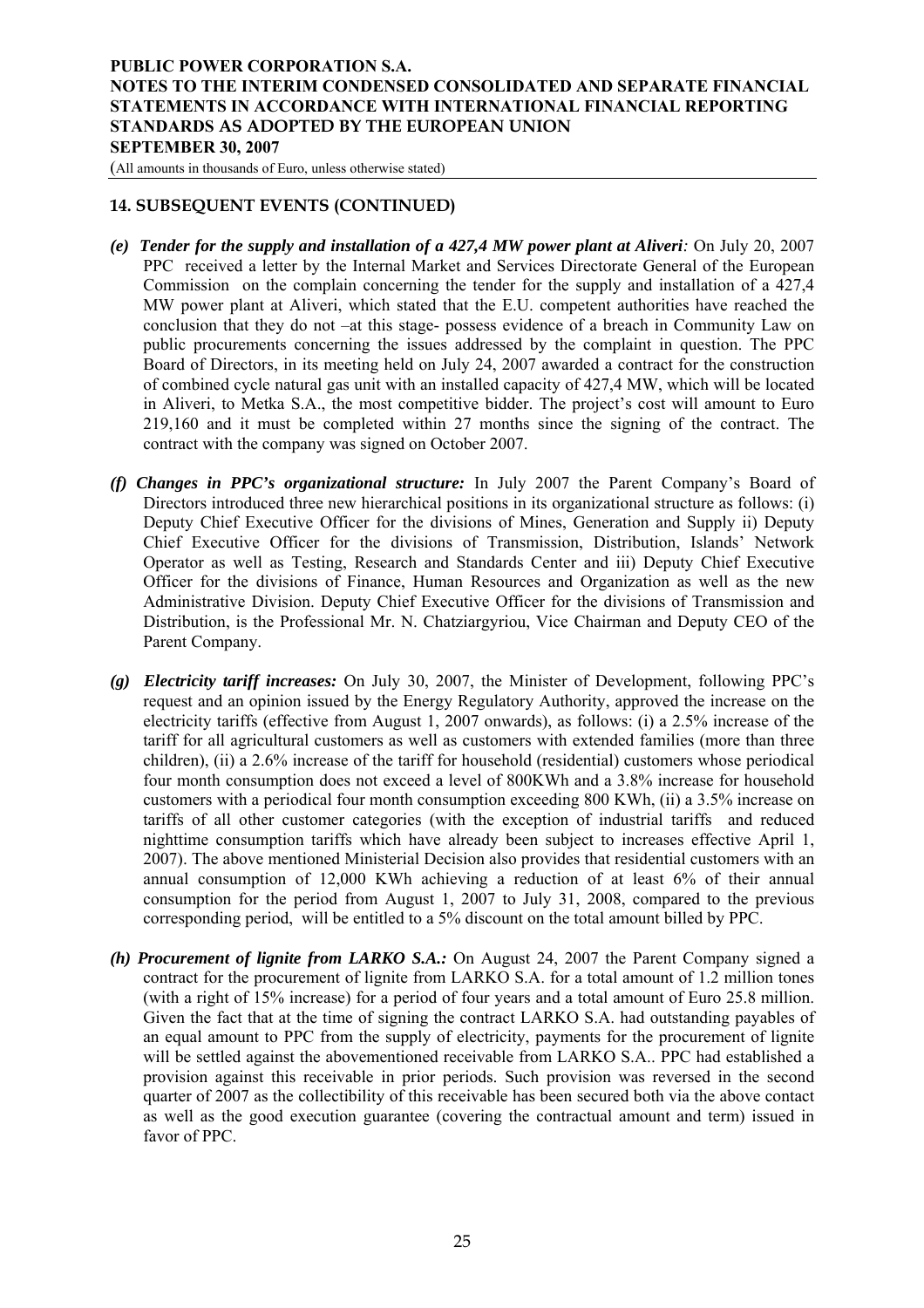(All amounts in thousands of Euro, unless otherwise stated)

#### **14. SUBSEQUENT EVENTS (CONTINUED)**

- *i) The BoD of PPC S.A. approved the Business Plan of its wholly-owned subsidiary, PPC Renewables S.A.:* On November 6, 2007 the Parent Company's Board of Directors, approved the Business Plan of its wholly-owned subsidiary, PPC Renewables S.A., for the period 2007-2014. The Business Plan sets a target of 950 MW of installed RES capacity by 2014 at an estimated total investment cost of approximately Euro 2 million, to be partly funded by cash transfers totaling Euro 330 million from PPC to PPC Renewables S.A. The Ministry of Development, following the opinion issued by the Energy Regulatory Authority, granted a generation authorization for the purpose of constructing an operating new Solar Energy production units of a total capacity of 50 MW, to 100% of subsidiaries of PPC Renewables' S.A., Arkadikos Ilios Ena S.A., and Arkadikos Ilios Dio S.A.
- *j*) *The BoD of PPC S.A. approved the Investement Program* : On November 13, 2007, PPC's BoD decided to apply for generation licenses to the Regulator (RAE) and the Ministry of Development for the following generation plants: 1) an 800MW natural-gas fired unit to be installed in Megalopolis, 2)a 450MW lignite-fired unit to be installed in Meliti, 3)a 450MW lignite-fired unit using fluidized bed technology, to be installed in Kozani-Ptolemaida, 4)a 700-800MW hard-coalfired unit to be installed in Aliveri, and 5)a 700-800MW hard-coal-fired unit to be installed in Larymna.

PPC΄s Board of Directors decided today to initiate the procedures for the introduction of natural gas in the island of Crete following the agreed upon with DESFA S.A. (Hellenic Gas Transmission System Operator) development of an LNG terminal in Korakia and gas pipelines infrastructure.PPC will build 2X250MW combined cycle units near the terminal and will transfer there 3 existing GTs from the Linoperamata Power Station.The generating units of the Chania Power Station shall be converted to natural gas firing and a combined cycle unit will be built using two open cycle GTs of the Station.The Linoperamata Power Station will be put out of operation by 2014 while upon completion of the gas pipelines to the Atherinolakos power plant by 2016 the units operating there will be converted also to natural gas firing.

 PPC΄s Board of Directors decided the elaboration of studies to investigate the feasibility of the estructuring of the Company and the continuation of the consultation based on the proposal of the Company and the employees' federation GFE/PPC & SEE (GENOP) and the studies that will be completed within a period of 6 months.